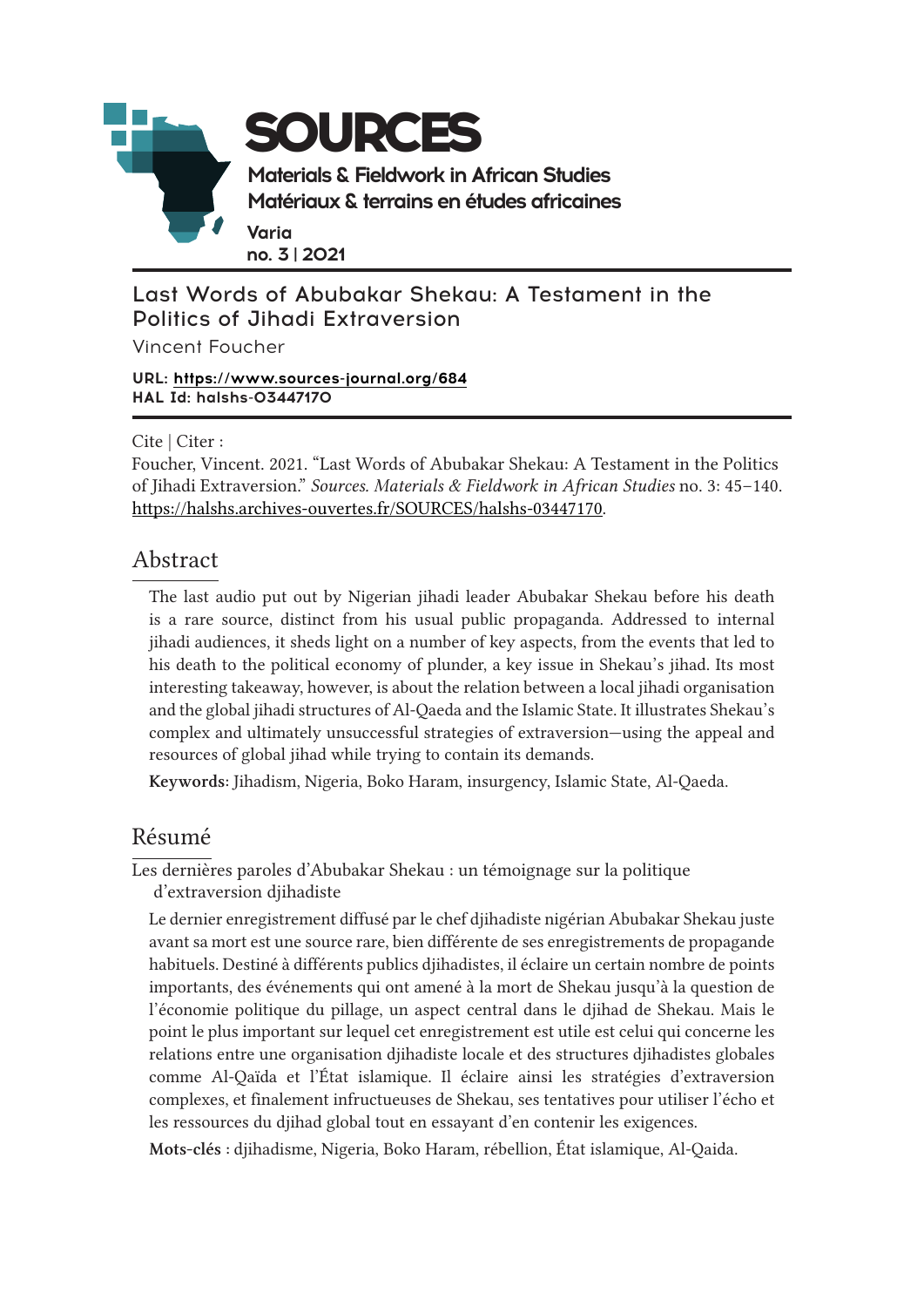### Resumo

As últimas palavras de Abubakar Shekau: um testemunho na política de extroversão dos jihadistas

A última gravação difundida pelo chefe jihadista nigeriano Abubakar Shekau imediatamente antes da sua morte é uma fonte rara, bastante diferente das suas gravações de propaganda habituais. Destinada a diferentes públicos jihadistas, esclarece um certo número de pontos importantes, desde os acontecimentos que levaram à morte de Shekau até à questão da economia política da pilhagem, aspecto central da jihad de Shekau. Mas o ponto mais importante da utilidade desta gravação incide sobre as relações entre uma organização jihadista local e as estruturas jihadistas globais como Al-Qaeda e o Estado Islâmico. Ilumina assim as estratégias de extroversão complexas, e finalmente infrutíferas de Shekau, as suas tentativas para utilizar as ressonâncias e os recursos da jihad global, tentando ao mesmo tempo conter as suas exigências.

Palavras-chave: jihadismo, Nigéria, Boko Haram, rebelião, Estado Islâmico, Al-Qaeda.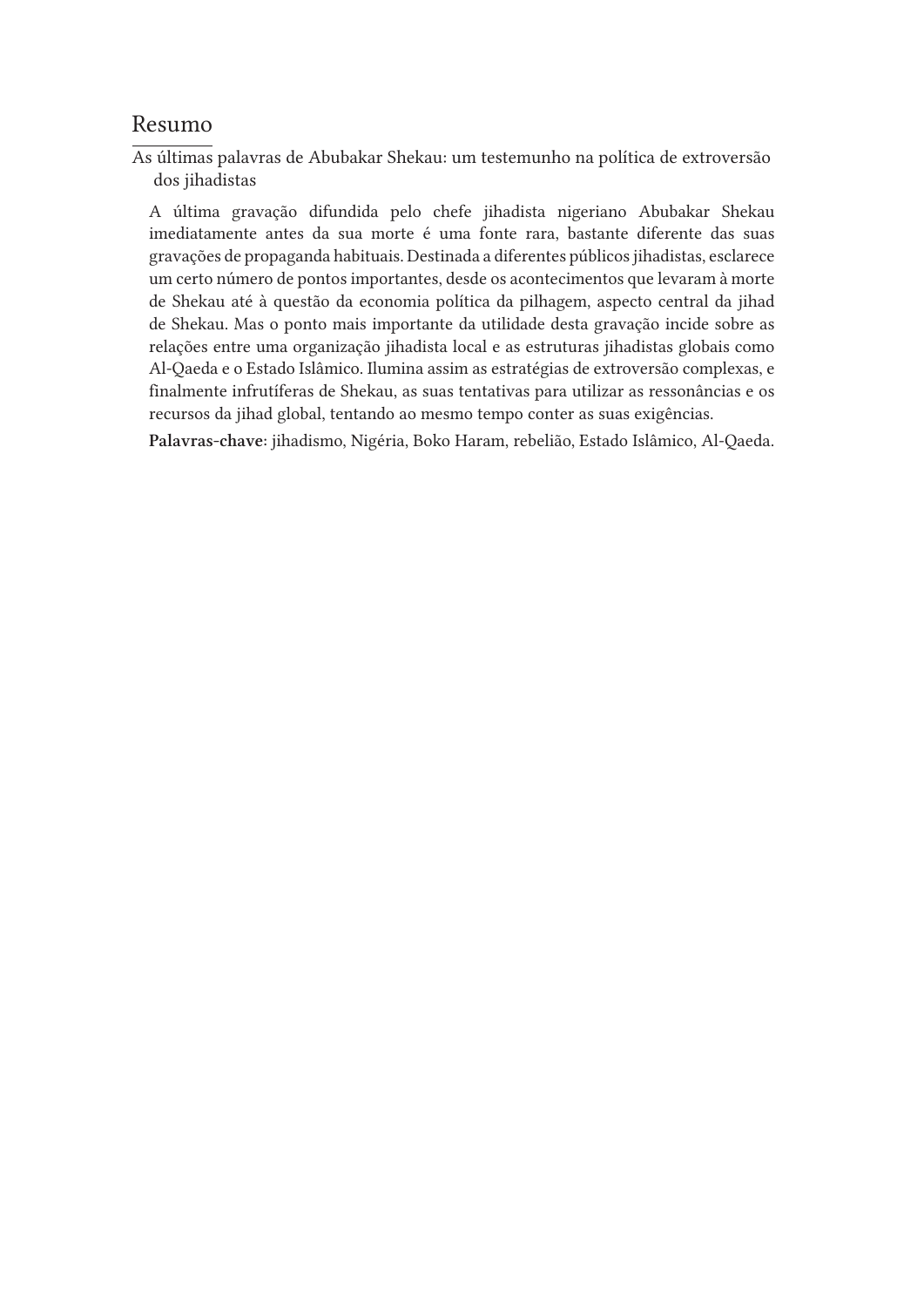# Last Words of Abubakar Shekau: A Testament in the Politics of Jihadi Extraversion

# Vincent Foucher

Les Afriques dans le monde – CNRS. <https://orcid.org/0000-0001-5536-3640>

Dataset related to this article: "Last Words of Abubakar Shekau: A Testament in the Politics of Jihadi Extraversion,"<https://doi.org/10.34847/nkl.cf51nwx5>. This data consists of two mp3 audio files (14 mn 09 s and 14 mn 26 s), featuring the last recording released by Nigerian jihadist leader Abubakar Shekau before his death (19-05-2021), in Hausa language, and the English translation of the content of the recording (RTF and ODT format). This translation is also reproduced at the end of the article.

*Version revised on 14 December 2021.*

The jihadi insurgency that has been rocking the northeast of Nigeria since 2009 under the exonym "Boko Haram" is a hotly debated and popular topic for academics and security analysts.<sup>1</sup> The formation of the movement under Muhammad Yusuf in the early 2000s, Yusuf's brutally suppressed uprising and execution in 2009, the re-emergence of the movement as insurgency under the designation *Jamā'at Ahl al-Sunna li-Da'wa wa-l-Jihād* ("People Committed to the Propagation of the Prophet's Teachings and Jihad," JASDJ) under the leadership of Abubakar Shekau from 2010, Shekau's pledge to the Islamic State in 2015, after which JASDJ became the Islamic State in West Africa Province (ISWAP), the 2016 split which saw dissenters under Yusuf's son Habib carry away the ISWAP flag while Shekau floated anew the JASDJ designation, have all brought about a mind-boggling amount of publications (for an introduction to Boko Haram, see Thurston 2018; and Kendhammer and McCain 2018). This abundance is all the more puzzling as it is often not matched by the availability and/or the mobilisation of primary sources (Dele-Adedeji 2021). A large portion of the publications, especially from the field of political science, is based on the rehashing of secondary sources, academic articles, publications by think tanks or interviews with usually unnamed and often Abuja-based diplomats, scholars, security officials and security analysts. Reading the footnoting of many publications, it is hard to escape the impression that much of the scholarship on Boko Haram is circular gnosis increasingly detached from reality.

<sup>1. &</sup>quot;Boko Haram," which is generally translated from Hausa as "Western education is forbidden," is a derisive designation used by critics of the group, now in wide use both locally and globally. I use the term here to designate the organisation before the 2016 split and to discuss jointly the two factions that formed out of the 2016 split. On the history of that problematic designation, see among others Foucher (2021). I am grateful to the anonymous reviewers and to Alessio Iocchi for their feedback on this paper and to Ousmane Ibrah Waziri and another translator who translated the document here commented, to two Maiduguri based analysts who helped with certain aspects of the translation and to Sam Heller for advice on the transliteration of the Arabic words.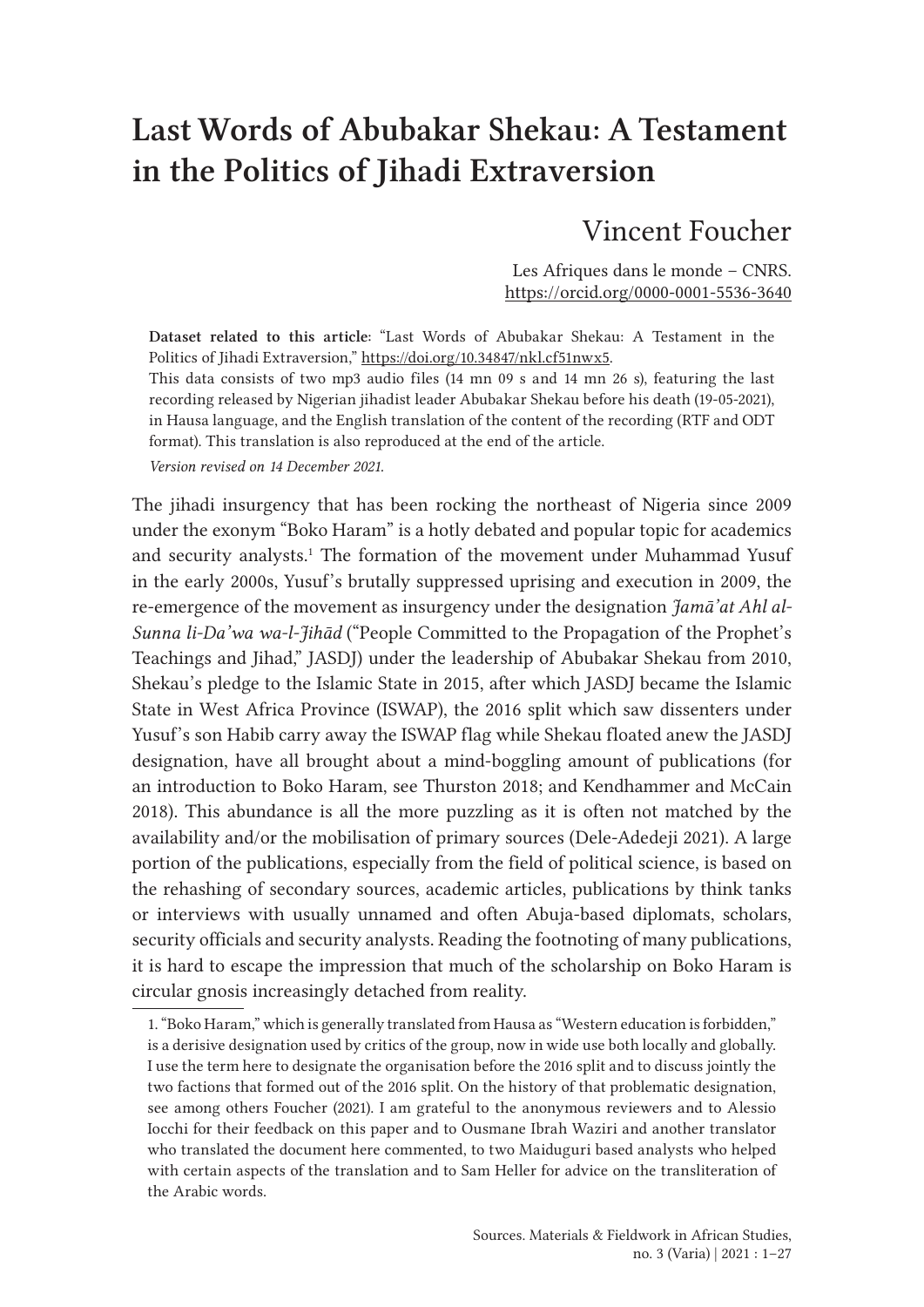The strongest literature combines macro-historical data with an exploration of the timeline constructed from press reports and the treatment of a variety of jihadi documents, usually of a public nature—theological treatises, preaches, videos or press releases (Mohammed 2014; Thurston 2018; Kendhammer and McCain 2018). Some researchers have used a variety of data bases of violent incidents to identify patterns and changes (Pearson and Zenn 2021; Warner and Lizzo 2021). Others have tried to complement these sources with rare official documents, including Wikileaks documents and a few internal jihadi documents made available ex post facto by the United States authorities or by jihadi apologists (Thurston 2018; Zenn 2020; Brigaglia & Iocchi 2020). So far, while some research has mobilised interviews with victims or former captives of Boko Haram, or with civilians who have otherwise interacted with the movement (Cohen 2015; Higazi 2015; Köhler 2021), few publications have been based on interviews with people more closely associated to the movement, particularly avowed current or former members (the notable exceptions include Mercy Corps 2016; Matfess 2017; Equal Access 2018; Bukarti 2020; and Foucher 2020<sup>2</sup>).

Marc-Antoine Pérouse de Montclos (2018) has thoughtfully alerted that an exclusive reliance on jihadi "propaganda" sources carried along a number of biases, notably an excessive emphasis on the ideological, religious and international dimensions of jihad. He has also insisted on the problem of the authenticity of certain documents. But what is "propaganda," exactly? There is certainly a difference between a twominute video showing an attack on a Nigerian army base at the tune of religious chanting and an hour-long audio discussion of theology-cum-policy by a senior jihadi leader. Some "propaganda"—visual, short—is largely an attempt to reach out, beyond the organisation, even if it is also consumed within the organisation itself. But other types of "propaganda"—longer written or audio formats—is for internal consumption. It circulates on secretive and select channels on Telegram, or is passed around locally from phone to phone via Bluetooth or Whatsapp. It is not supposed to be accessed by non-members but it can circulate quite intensively, at least among its primary jihadi audience, contrary to what Pérouse de Montclos (2018, 160) seems to assume. It forms part of intense ongoing arguments between the factions within Boko Haram, arguments in which very politic considerations come mixed with a demonstrative concern for religious liceity—even while one should not make religion and ideology the key to everything Boko Haram, it remains that, as Thurston (2018, 8) has put it, "Boko Haram's leaders and followers appear to care a lot about religious ideas." While even the first type of propaganda can bring results, particularly when analysed

<sup>2.</sup> This latter type of publications has often been based on research carried out in close connection with non-governmental organisations and think tanks which have the necessary resources and do not suffer from the same risk-aversion as universities. While Duffield (2010; 2014) is certainly right to point out the mounting risk-aversion in the NGO world, symbolised by the fortified compound, and to the problematic knowledge that derives from this, universities from the Global North now seem even more risk-averse than the international NGOs, and the latter's fortified compounds have become a major stop for the academics who are able go beyond the timidity of their research institutions.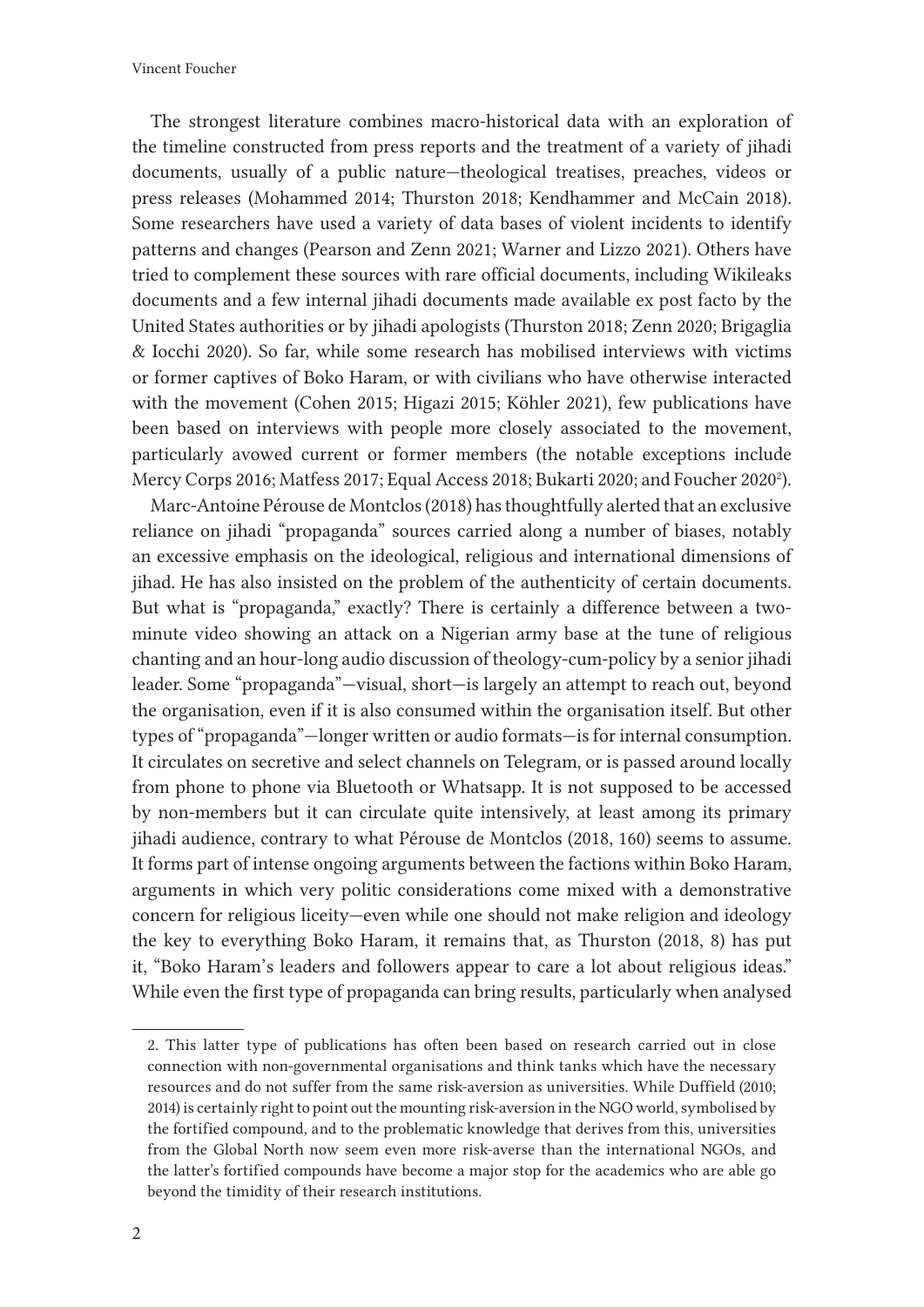serially (Apard 2015; Zenn 2020b), the second sort is of even greater interest. The present piece provides a translation and commentary to one particularly remarkable audio, the unintended testament that Abubakar Shekau, the leader of JASDJ since 2009, recorded on 18 May 2021, shortly before his brutal death. In an unexpected push into Shekau's stronghold in the Sambisa forest, ISWAP had cornered him and was pressing him to surrender. On 18 or 19 May 2021, soon after releasing that audio, Shekau, who had been wearing a suicide jacket, blew himself up.<sup>3</sup>

I received the full audio on 23 May from a contact who has access to some of the selective social media platforms where ISWAP and JASDJ associates and supporters interact. For safety reasons, I cannot discuss the identity of that contact nor the nature of my connection to him. The full audio is about 28 minute-long. It is thus much longer and has a lot more to say than the 2-minute version quickly released by the influential news Nigerian website Humangle<sup>4</sup> (Abdullah 2021). The <u>[full version](https://unmaskingbokoharam.com/2021/05/23/boko-haram-abubakar-shekau-final-audio-sermon-may-22-2021/)</u> has since been made independently available to all on the website of Jacob Zenn, a scholar of Boko Haram who has created a precious repository of primary and secondary sources, jihadi and else, as a companion website (unmaskingbokoharam. com) to his book about the movement (Zenn 2020a). I speak no Hausa myself and I first obtained an English language translation of the piece from a Maiduguri-based collaborator with whom I have been working a long time, researching the Boko Haram conflict. He is a native Hausa-speaker but not a professional translator. I also obtained a French language translation from Ousmane Ibrah Waziri, a researcher at the Laboratoire Langue et culture arabes at the Université Abdou Moumouni in Niamey, a native Hausa-speaker with experience in translating Arabic texts. In consultation with both translators and with two Hausa-speaking security analysts based in Borno with direct expertise in the conflict, I finalised the English-language translation below. I have chosen to keep its oral style, complete with repetitions and unfinished sentences, while trying to preserve a degree of fluidity, adding likely missing words and explanations between brackets. I have also chosen to keep words in Arabic used by Shekau when they refer to important religious notions, with the necessary explanations between brackets.

For scholars researching Boko Haram, documents produced primarily for internal jihadi consumption still come relatively rare.5 This is particularly true of Shekau, who had made a name for himself for the garrulous but content-poor videos he put out for an international audience, rambling on, shooting machine guns, challenging the Nigerian authorities and threatening to kill Barack Obama. More recently, he

<sup>3.</sup> All the former associates of JASDJ and ISWAP that I have talked to and who still have some access to the one or the other faction agree over this. Shekau reportedly wounded or killed a few ISWAP members who had come to parlay with him.

<sup>4.</sup> It is not known whether Humangle received an abridged version and released it, or if Humangle edited the audio.

<sup>5.</sup> The major archive of translated Boko Haram documents is Kassim and Nwankpa (2018), a crucial resource for researchers. A large majority of the Boko Haram material it contains was released for public consumption, not for internal purposes.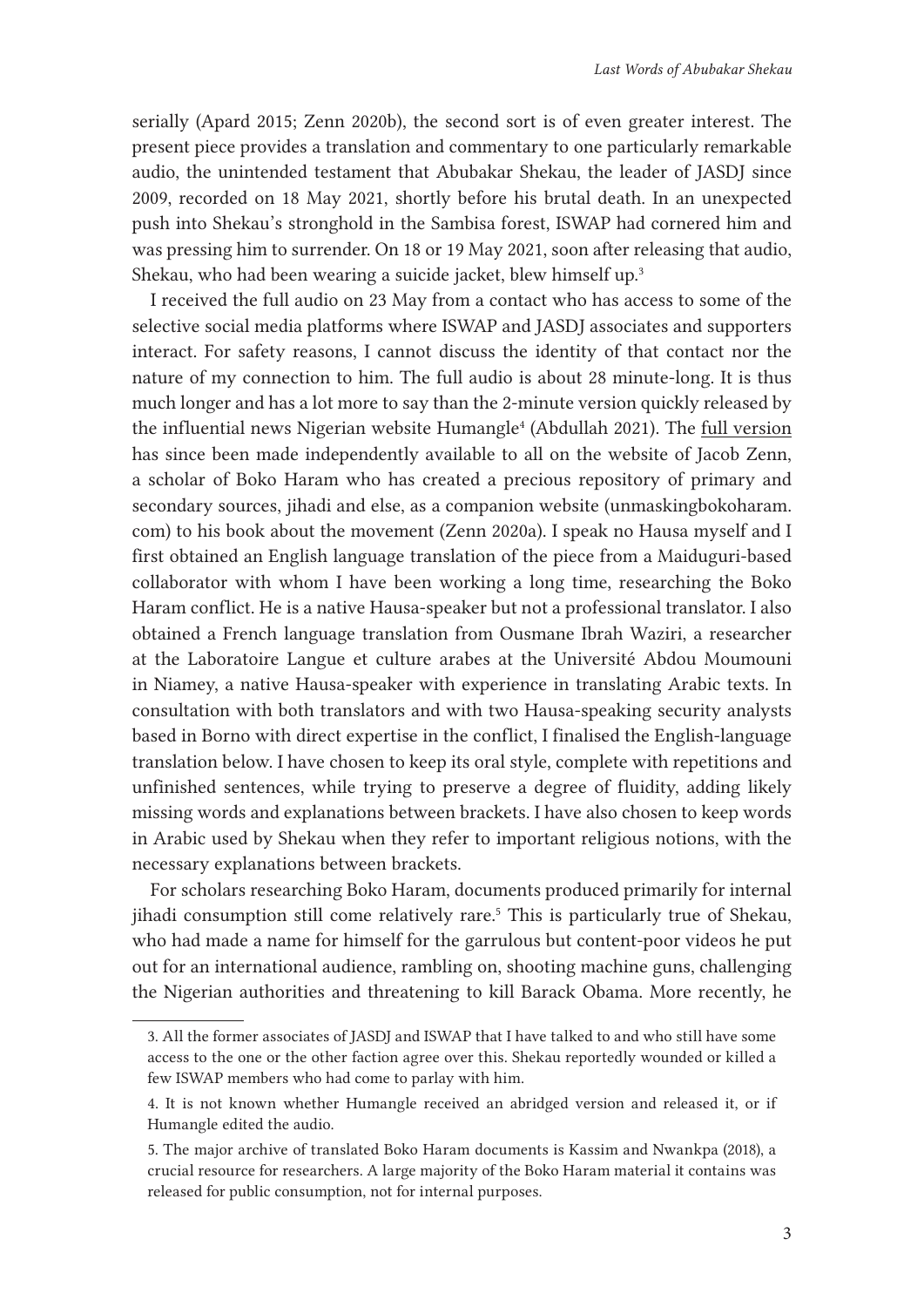had grown more mellow, producing audios and videos in which he limited himself to restating his creed and principles in general terms, but said very little about the past or the present of the jihadi movement.<sup>6</sup> Shekau's last audio is different. In it, for almost 30 minutes, Shekau tried to justify himself to his jihadi audience. More exactly, he seemed to be trying to address several jihadi audiences—his own fighters and supporters, his ISWAP adversaries, and the Islamic State itself. This variety in audiences shows in the language choices he made. He recorded the first audio on Monday 17 May in Kanuri, yet another clue of the fact that Boko Haram has been indeed primarily a thing from Borno State, where the ethnic Kanuri are a relative majority and Kanuri is one of the *lingua franca*, spoken well beyond the Kanuri community itself. Then on Tuesday 18 May, Shekau recorded the Hausa version which is translated below. In it, he announces a version in Arabic ("I will soon deliver this message in the Arabic language for the whole world to hear"). No Arabic version was released, however. It seems Shekau died before it was recorded or released.

Shekau's last address matters more than his previous recent addresses because in it, he was re-joining for what turned out to be one final time a virulent longstanding controversy between people who had known one another very well and have had a full decade to argue. Shekau's contribution happened under stress, in a context of urgency, it was oral and immediate. As Shekau himself makes clear, he had just been under attack in his camp in the Sambisa forest when he recorded it. In this very special context, he mentioned a number of important things about the circumstances past and present of the jihadi struggle in Nigeria.

In the present piece, I want to discuss three questions that I find particularly interesting and original about the document—there are certainly other possible takeaways.7 First of all, the audio sheds some light on the immediate circumstances of Shekau's death and allows for a better understanding of the current dynamics in the jihadi insurgency in the northeast of Nigeria. But beyond this immediate situation, the present document matters, more decisively perhaps, because in this very specific context, with death lurking by, Shekau went over a number of key points about the trajectory of jihad in Nigeria. These are the second and third points that I want to discuss below.

The second point, which is a passing but telling allusion in Shekau's speech, will be discussed only briefly. It has to do with the role of *ghanima* (war booty), a central aspect of the political economy of Boko Haram, but a topic poorly understood even while it has been a key factor in the recurring internal tensions of which the death of Shekau is just the latest episode.<sup>8</sup>

<sup>6.</sup> All known media productions of Shekau in 2020 and 2021 can be accessed on Jacob Zenn's website [www.unmaskingbokoharam.com](http://www.unmaskingbokoharam.com).

<sup>7.</sup> For instance, I deliberately neglect the theological dimension of the dispute between JASDJ and ISWAP, which Shekau discusses. On this, however, he is only rehashing old themes.

<sup>8.</sup> For instance, neither the word *ghanima* nor its various translations (booty, loot) figure in the indexes of influential volumes dedicated to Boko Haram such as Kassim and Nwankpa (2018), Thurston (2018) or Zenn (2020a).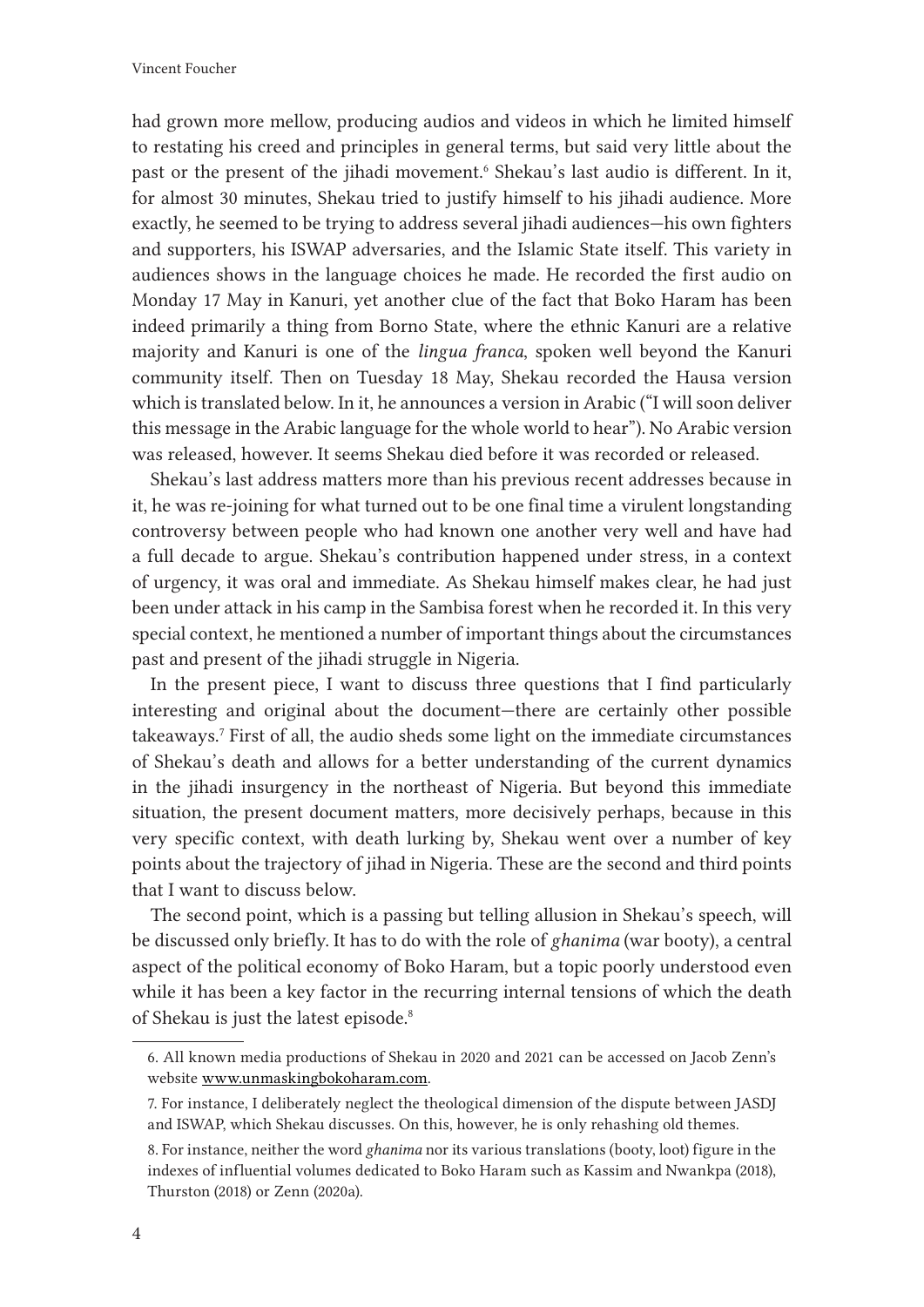The third point, which will be discussed at greater length, has to do with the respective parts of local and global factors in the formation and development of Boko Haram. Most scholars researching Boko Haram acknowledge both aspects, of course, but they often differ significantly in the attention and the explanatory power that they grant to each set of factors. While addressing the globalised context of Boko Haram, Alex Thurston (2018), Kyari Mohammed (2018), Abdul Raufu Mustapha (2014) and Marc-Antoine Pérouse de Montclos (2016) have all insisted, in various ways, on the fundamentally local factors of the conflict— Nigeria's special history of violence, impunity and ethnoreligious tensions, the ambiguities of federalism as a solution to these, the country's combination of poverty and inequality, the context of political liberalisation of the late 1990s, the competing trends in Nigerian Islam, the distinctive characteristics of Borno State, a state in the northeast of the Nigerian federation where Boko Haram bloomed. Jacob Zenn (2020a) has argued that this line of analysis, dominant in academia, has underestimated the role of global factors. Beyond the influence of a variety of political trends in global Islam, he has set out to demonstrate the role of Al-Qaeda at key turning points in the trajectory of Boko Haram. Exploring another global angle, Brigaglia and Iocchi (2020) have insisted on the mutually reinforcing impact of global jihad and the global war on terror.

The debate has raged, and has certainly been complicated by the paucity of sources, which has resulted in a sub-debate on the use of sources: how does one operate when one has only a few clues, sometimes of suspicious origins? Zenn has suggested that thorough mining could yield enough clues to employ what he calls an "abductive" method and produce an "interpretation," a hypothetical and temporary reconstruction (Zenn 2020, 11–14). To be fair, all social sciences are fundamentally interpretative and are always producing temporary reconstructions, using conditionals and hypotheticals. And critics have argued Zenn was not prudent enough in the choice and handling of his sources, and pushed his interpretations too far (Higazi *et alii* 2018). One way out of this deadlock is of course more clues. And Shekau gives crucial details in the document discussed here. These details, when combined with other recent acquisitions in data, allow to develop a more grounded approach, which may contribute to an exit from the local vs. global dead-end.

### ISWAP triumphant?

In his audio, Shekau gives a number of elements that confirm and clarify the course of events that led to his death. First of all, even while he tellingly never names ISWAP, Shekau confirms that enemy combatants had recently arrived into his zone of control in the Sambisa Forest. He says that a serious battle took place in which "[m]any brothers were killed," and he insists that ISWAP was able to rally some of Shekau's "own people."

Shekau also mentions that ISWAP did not come only with blazing guns but claimed to offer him a settlement, pressing him to pledge allegiance to the current Caliph of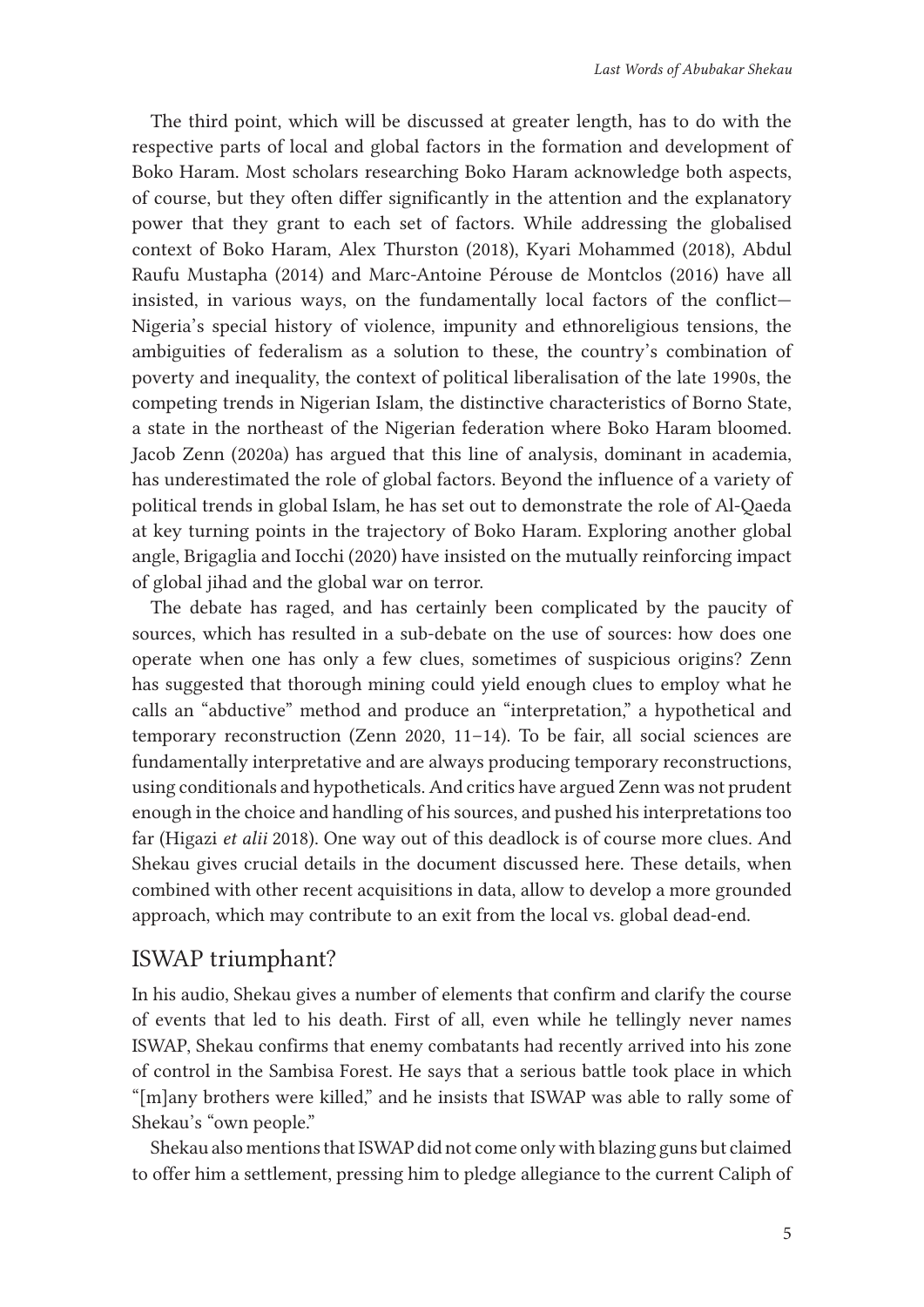the Islamic State, whom Shekau designates as "Abu Ibrahim" (the Caliph's full name is Abu Ibrahim al-Hashimi al-Quraishi).<sup>9</sup> According to Shekau, ISWAP even said that if he pledged allegiance, he could be acknowledged as *wali* (governor) "for the whole of Africa."<sup>10</sup> There is no such *wali*-ship in the current Islamic State structure, and there is no knowing if the hyperbole was ISWAP's or Shekau's. ISWAP officials have on a variety of occasions insisted that erring jihadi who repented sincerely for their failing and demonstrated their loyalty to the Caliph could be accepted back into the community and even regain their leadership positions.<sup>11</sup> If such an offer was made, it is likely the offer was mere rhetoric, on the part of ISWAP at least, if not also on the part of the Islamic State. ISWAP had long been much more hostile to Shekau than the Islamic State itself (Foucher 2020). There is a lot of bad blood between ISWAP and Shekau, and ISWAP leaders had engaged in virulent attacks against him, while the Islamic State has never once condemned Shekau publicly. One of the most notable ISWAP attacks on Shekau is a lengthy essay published in 2018, *Cutting out the Tumour*, the eponymous tumour being Shekau himself (for the Arabic text, an English translation and a commentary, see al-Tamimi 2018; and, for additional commentary, Brigaglia 2018). Among other things, Shekau was denounced as an extremist (*khawarij*) prone to an over-generous use of *takfir,* the discounting of other Muslims as unbelievers, justifying their killing. The authors of that indictment were two of the surviving sons of Boko Haram's founder Muhammad Yusuf, one of them in all likelihood Habib Yusuf, who led the 2016 split and took over from Shekau as ISWAP's *wali* in the region. Habib Yusuf eventually lost his command in 2019, but in May 2021, he returned as the *ad interim* leader of ISWAP and led the charge against Shekau.<sup>12</sup> Given this history, the chances are that ISWAP cared little about Shekau's fate but offered him a way out either to placate the Islamic State (the question of the relation of JASDJ and ISWAP to the Islamic State is discussed in greater details below) or to send a conciliatory signal to Shekau's supporters.

<sup>9.</sup> Shekau had pledged allegiance to Abu Ibrahim's predecessor, Abu Bakr Al-Baghdadi, and had never withdrawn that pledge. But a pledge is always a personal matter, and it dies with the death of the one or the other party. Mentioning ISWAP's offer, Shekau confirms that after Al-Baghdadi's death in 2019, he had not pledged allegiance to Abu Ibrahim.

<sup>10.</sup> It is typical of the Islamic State's pretence to statehood that it does not designate chiefs (*emir*) or religious leaders (*imam*) to head its affiliates but governors (*wali*).

<sup>11.</sup> Only a few weeks before, ISWAP's returned leader Habib Yusuf similarly insisted that the *wali* whom he had just replaced at the head of ISWAP might regain his position if he repented truly and submitted to the authority of the Caliph. The full audio is available at [https://unmaskingbokoharam.com/2021/05/18/iswap-abu-musab-al-barnawi-leadership](https://unmaskingbokoharam.com/2021/05/18/iswap-abu-musab-al-barnawi-leadership-reinstatement-audio-may-2021/)[reinstatement-audio-may-2021/](https://unmaskingbokoharam.com/2021/05/18/iswap-abu-musab-al-barnawi-leadership-reinstatement-audio-may-2021/) [\[archive](https://web.archive.org/web/20210730185350/https:/unmaskingbokoharam.com/2021/05/18/iswap-abu-musab-al-barnawi-leadership-reinstatement-audio-may-2021/)]. For a discussion, see @VincentFoucher, May 11, 2021: <https://twitter.com/VincentFoucher/status/1392036614835146756> [\[archive](https://web.archive.org/web/20210703155104/https:/twitter.com/vincentfoucher/status/1392036614835146756)]. Already at the time of the 2016 split, dissenters had said that they would submit to Shekau if he acknowledged his mistakes and obeyed the Caliph (Kassim and Nwankpa 2018, 464).

<sup>12.</sup> Habib Yusuf discusses that issue in the audio referred in footnote 11.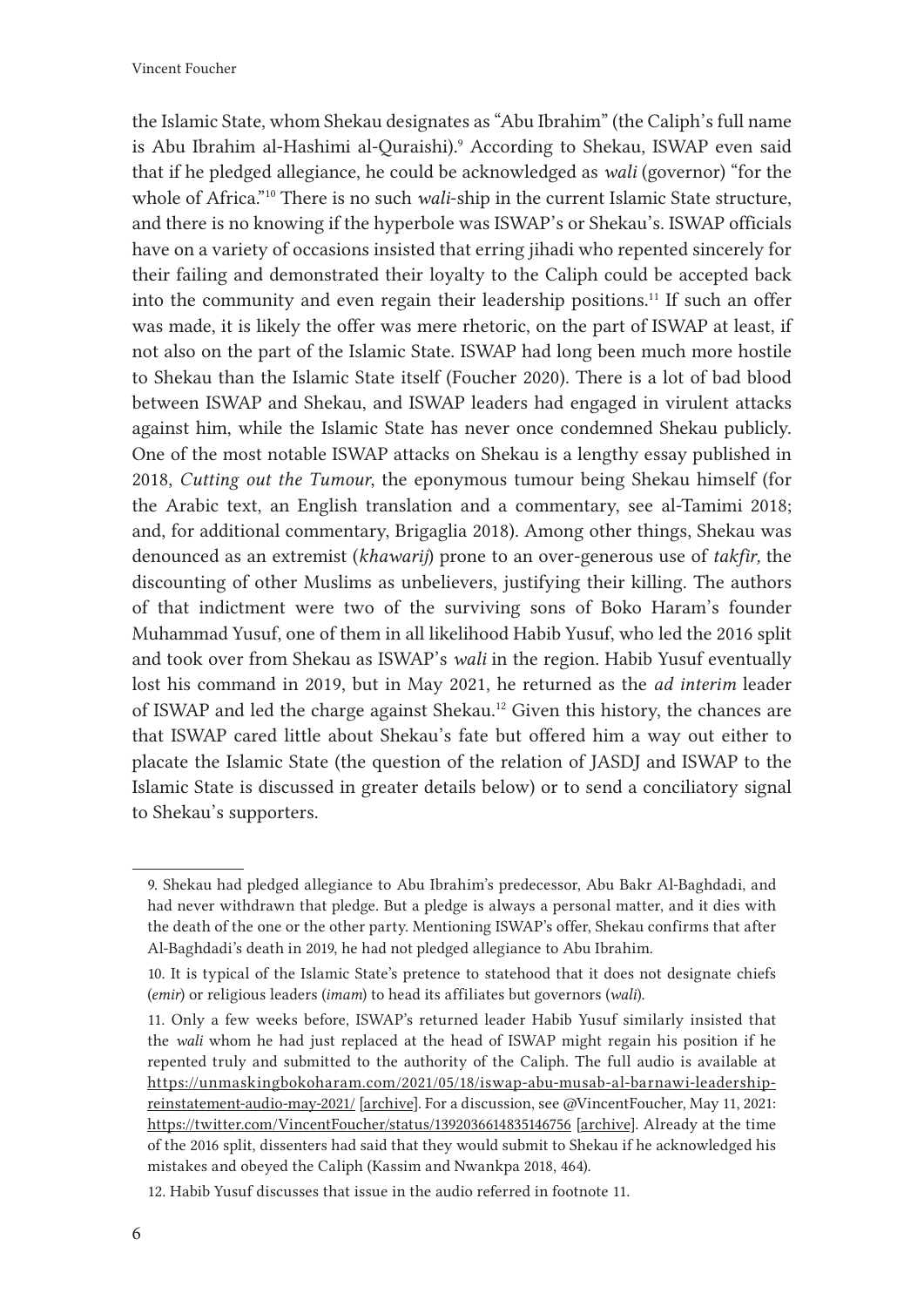Shekau was clearly overwhelmed by ISWAP's sudden push and the lack of resistance of a number of his men. When he recorded this audio, his only apparent hope, expressed in the audio, was that the Caliph himself realise that he had been fooled by ISWAP: "I don't know if he knows or not. That is what I think of the Caliph. Even the first Caliph, Abubakr al-Baghdadi… I swear, I know he does not know." He was reiterating a claim made on a number of occasions: that Habib Yusuf and his associates, who had been the intermediaries between him and the Caliph before the 2016 split, had misrepresented his position to the Caliph (Zenn 2020a, 280). It was by now too late, and Shekau knew it, as is clear from his speech in which he mentions his readiness and indeed, desire, to leave our world. The only exit that Shekau found was a suicide-bomb.

Shekau's last words give a sense of his desperation vis-à-vis ISWAP's powerful political and military machine. Indeed, while ISWAP had been the underdog at the time of the split in 2016, with dissenters running for cover to Lake Chad, pursued by Shekau fighters, it reformed, partly thanks to the assistance of the Islamic State, and rapidly emerged as the most solid jihadi force in the Lake Chad Basin, putting a formidable challenge to the Nigerian Army (Foucher 2020). ISWAP even beat the Army to defeating Shekau.

More than a month after Shekau's death, on 22 June, in a long address to the global jihadi community, an Islamic State spokesperson congratulated ISWAP for having brought an end to the division caused by the *khawarij (*Al-Tamimi 2021). By then, Amaq, the Islamic State media branch, had already claimed at least four attacks against government forces in the name of ISWAP in areas that had hitherto been under JASDJ control.<sup>13</sup> Things however soon appeared more complex than what ISWAP's blitz into the Sambisa forest had initially led many—including myself—to think.

Right after Shekau's death, ISWAP tried to rally his men, and met with mixed results. ISWAP initiated discussions with surviving JASDJ commanders over matters of doctrine and according to a brief audio account of the conversations that circulated among JASDJ associates, 18 out of 20 JASDJ subgroups reached an agreement on doctrine with ISWAP.<sup>14</sup> But two JASDJ subgroups, including a powerful one based on the northern part of Lake, at the border between Chad and Niger, under the command of Bakura Doron, were raising issues about two classic bones of contention that had opposed Shekau and his critics at the time of the 2016 split: the treatment of non-affiliated Muslim civilians, an issue amply discussed in Shekau's last audio, and the possession of identity documents issued by states deemed un-Islamic. The Bakura group launched at least one attack against ISWAP communities in early June, and later in June, in a short Arabic-language video, the top-ranking cleric of Bakura Doron's group, Bakura Sahalaba, denounced ISWAP

<sup>13.</sup> The attacks in question were in Komdi (Damboa Local Government Area, LGA) on 15 June, Kumshe (Bama LGA) and Lawanti (Konduga LGA) on 20 June, and Mayanti (Bama LGA) on 21 June.

<sup>14.</sup> Audio recording in the possession of the author. For a discussion, see @VincentFoucher, May 27, 2021:<https://twitter.com/VincentFoucher/status/1397912974598180864> [\[archive](https://web.archive.org/web/20210527135645/https:/twitter.com/VincentFoucher/status/1397912974598180864)].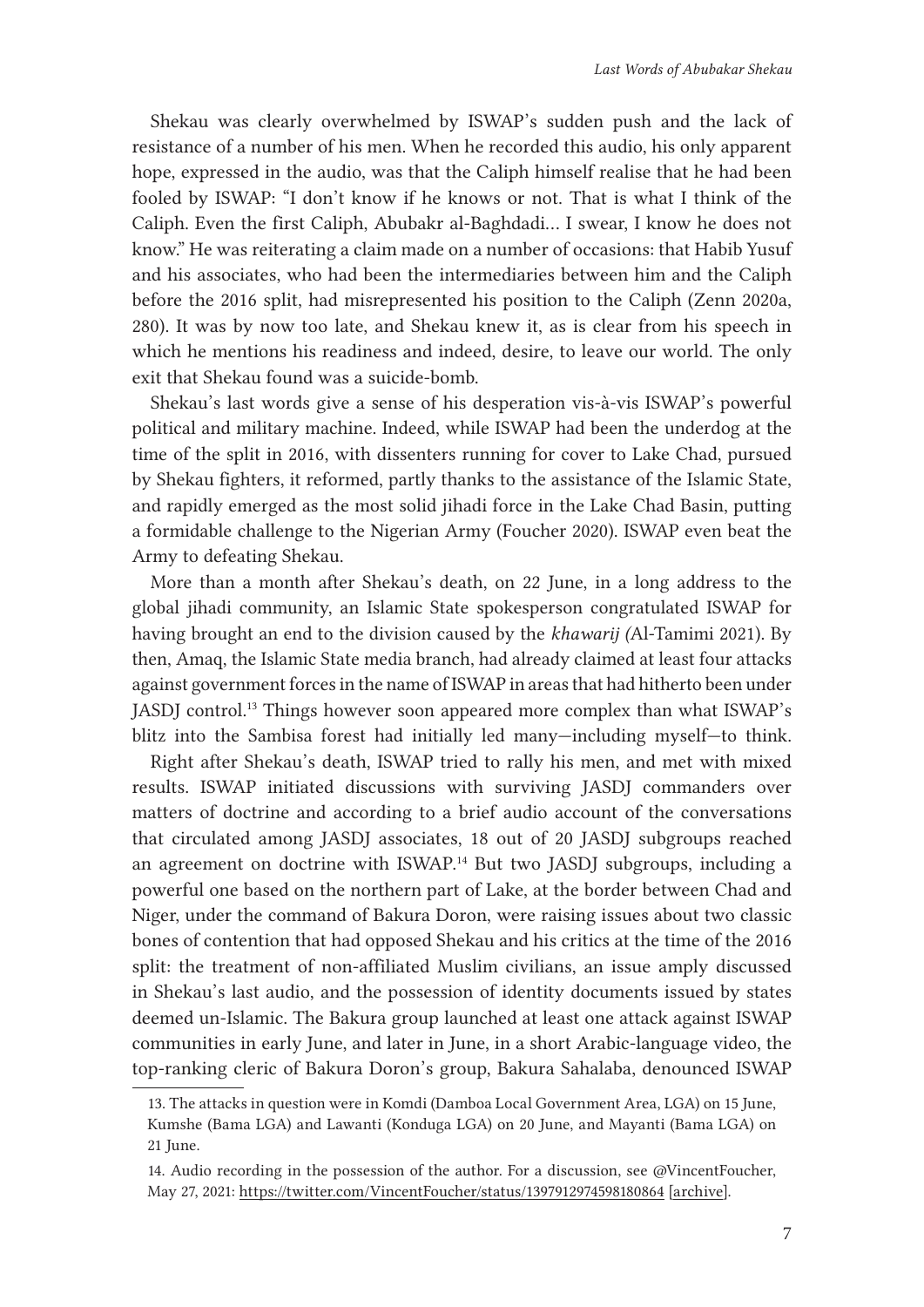while calling for a fair arbitration by the Islamic State, indicating both the persisting prestige attached to the Caliphate and an opening for negotiations.15

Either negotiations did not happen or they floundered, and there has since been more combat between the two groups. In one such fights with the Bakura group in August, Habib Yusuf himself was reportedly wounded, possibly mortally<sup>16</sup> (Baba, phone interview 2021; Ali, phone interview 2021). In other parts of Shekau's former domain, ISWAP and bands of former Shekau fighters have fought each other (Agence France Presse 2021; Musa, phone interview 2021). Others, including notable Shekau commanders Alhaji Ali and Abba Tukur, left the Sambisa forest to join Bakura, sometimes having to fight their way through ISWAP lines (Usman, phone interview 2021; Musa, phone interview 2021; Baba, phone interview 2021). Rather than submit to ISWAP, others chose to surrender to the Nigerian authorities, encouraged by their promise of demobilisation and reintegration (Samuel *et alii* 2021; Anyadike 2021).

# Reforming jihad: the nagging question of *ghanima*

In his testament, Shekau mentions briefly a very important issue, that of *ghanima*, war booty. He mentions it in a brief list of what he says are false claims that his ISWAP critics have been levelling against him—that he was not sharing the war booty with the common jihadi. Interestingly, a few days before, in the audio that he released upon his return as a caretaker leader for ISWAP, Shekau's nemesis Habib Yusuf had also mentioned the question of *ghanima*. 17 In both cases, the mention is brief, but that the same notion figures in two major audios by major jihadi leaders in Borno at key moments is in itself an indication of the importance of the issue, an issue about which the literature is notedly poor.

According to jihadi interpretations of Quranic rules, four fifths of *ghanima*, the booty seized in combat, must be shared among the combatants and commanders involved in the fighting, and one fifth accrues to the jihadi organisation. The wealth and goods seized from "unbelievers" without combat (*fey'u*), which Shekau does not discuss here, are supposed to accrue to the organisation in their entirety, and fighters are not allowed to keep any of these. *Ghanima* matters, because in the absence of a wage system, it is a major source of income for fighters in Boko Haram

<sup>15.</sup> Video recording in the possession of the author. For a discussion, see @VincentFoucher, June 14, 2021: <https://twitter.com/VincentFoucher/status/1404504665753018368> [\[archive](https://web.archive.org/web/20210614182642/https:/twitter.com/VincentFoucher/status/1404504665753018368)]. According to a former member of the Bakura group, after the death of Shekau, Bakura gave over the leadership to Sahalaba, acknowledging his superior religious knowledge (Hassan, phone interview 2021).

<sup>16.</sup> Yusuf's sudden silence from July 2021 after the release of several lengthy audios since May may be another clue. The Nigerian military recently announced Yusuf's death, but did not claim it for themselves, a sign that they saw it as an intra-jihadi kill (British Broadcasting Corporation 2021). One source insisted however that Yusuf was not dead, but seriously wounded and incapacitated (Ali, phone interview 2021).

<sup>17.</sup> See @VincentFoucher, May 11, 2021: [https://twitter.com/VincentFoucher/](https://twitter.com/VincentFoucher/status/1392036614835146756) [status/1392036614835146756](https://twitter.com/VincentFoucher/status/1392036614835146756) [\[archive](https://web.archive.org/web/20210703155104/https:/twitter.com/vincentfoucher/status/1392036614835146756)]. The audio is available at [https://unmaskingbokoharam.](https://unmaskingbokoharam.com/2021/05/18/iswap-abu-musab-al-barnawi-leadership-reinstatement-audio-may-2021/) [com/2021/05/18/iswap-abu-musab-al-barnawi-leadership-reinstatement-audio-may-2021/](https://unmaskingbokoharam.com/2021/05/18/iswap-abu-musab-al-barnawi-leadership-reinstatement-audio-may-2021/).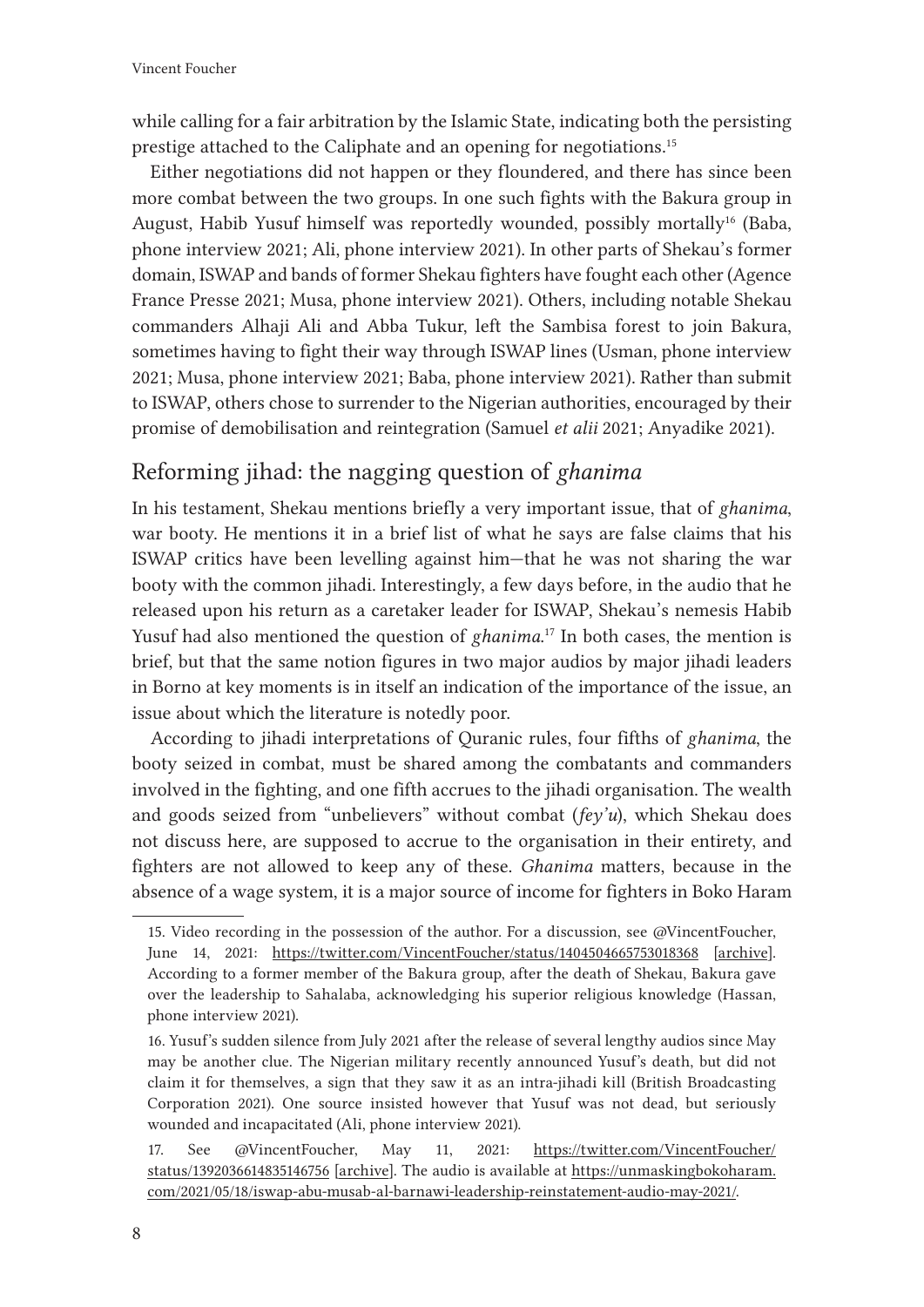factions.<sup>18</sup> And controversies over *ghanima* and *fey'u* have long been central in the internal politics of Boko Haram, resulting in all sorts of conflicts. If taking part to attacks is the main way to get material rewards, who gets to go on an operation and who does not? What is the fair price the organisation should pay for the loot? Can the organisation compound fighters and mid-ranking commanders to sell their share *ghanima*, which includes strategic resources like weapons, vehicles and fuel? Is there not a risk that commanders who keep their share of the loot will autonomise themselves from the leadership? And what happens if the command takes the loot, and pays only part of the expected compensation? On and on, for both JASDJ and ISWAP, the management of *ghanima* has created problems. Thus, according to one interviewee, Shekau organised for the killing of a noted commander who had set out to use *ghanima* to create his own arsenal (Ali, phone interview 2020; see also al-Tamimi 2018). Later, during the 2016 split, dissenters explicitly accused Shekau of hoarding the loot and leaving commanders he did not favour with little armament (Kassim and Nwankpa 2018, 458–462). *Ghanima* remains a major issue for Nigerian jihadi organisations, and Shekau's testament, even in his attempt to deny the mismanagement of loot, attests to that.

### The local/global debate, episode 1: Shekau and Al-Qaeda

One of the audio's highpoints is certainly Shekau's discussion of his relation to Al-Qaeda, a topic of much controversy among scholars. Shekau's testament contributes to confirming that the relation was real enough, and did have a material dimension, but then also that it petered out fairly easily.

In what is a welcome confirmation, Shekau says that he did pay allegiance to Al-Qaeda. It was known from a document seized at Ben Laden's compound in Abbottabad that he had inquired about joining Al-Qaeda, and I had heard from former Boko Haram associates that he had pledged, but it is useful to have Shekau's word on what had remained a debated point.<sup>19</sup> If Shekau's claim is true, it happened sometime between his assumption of the leadership after the July 2009 uprising and January 2012, when Al-Qaeda broke paths with him and threw its lot with a small group of more dependable internationalised Nigerian jihadi who were forming a new movement, Jamaat Ansar al-Muslimin fi Bilad al-Sudan (also known as Ansaru). While allegiance is always pledged to a person, not to an organisation, Shekau does not say whether he pledged to Ben Laden or to Abdelmalek Droukdel, the emir of

<sup>18.</sup> Heeding to the advice of the IS, soon after the 2016 breakaway from Shekau, ISWAP set out to pay wages to its fighters, just like the IS did at the peak of its power in Iraq and Syria. It was attempted by at least portions of ISWAP for a month, found impractical and dropped by the ISWAP leadership (Ali, phone interview 2020).

<sup>19.</sup> Pérouse de Montclos (2015, 111) had dismissed the notion of such an allegiance. I was told of Shekau's pledge by several former Boko Haram fighters and by a Malian journalist who has interviewed members of Al-Qaeda in the Islamic Maghreb (Kolo, interview 2019; Bana, phone interview 2020; Ibrahim, phone interview 2021; Cissé, phone interview 2021). On the Abbottabad document, see Zenn (2020a, 153).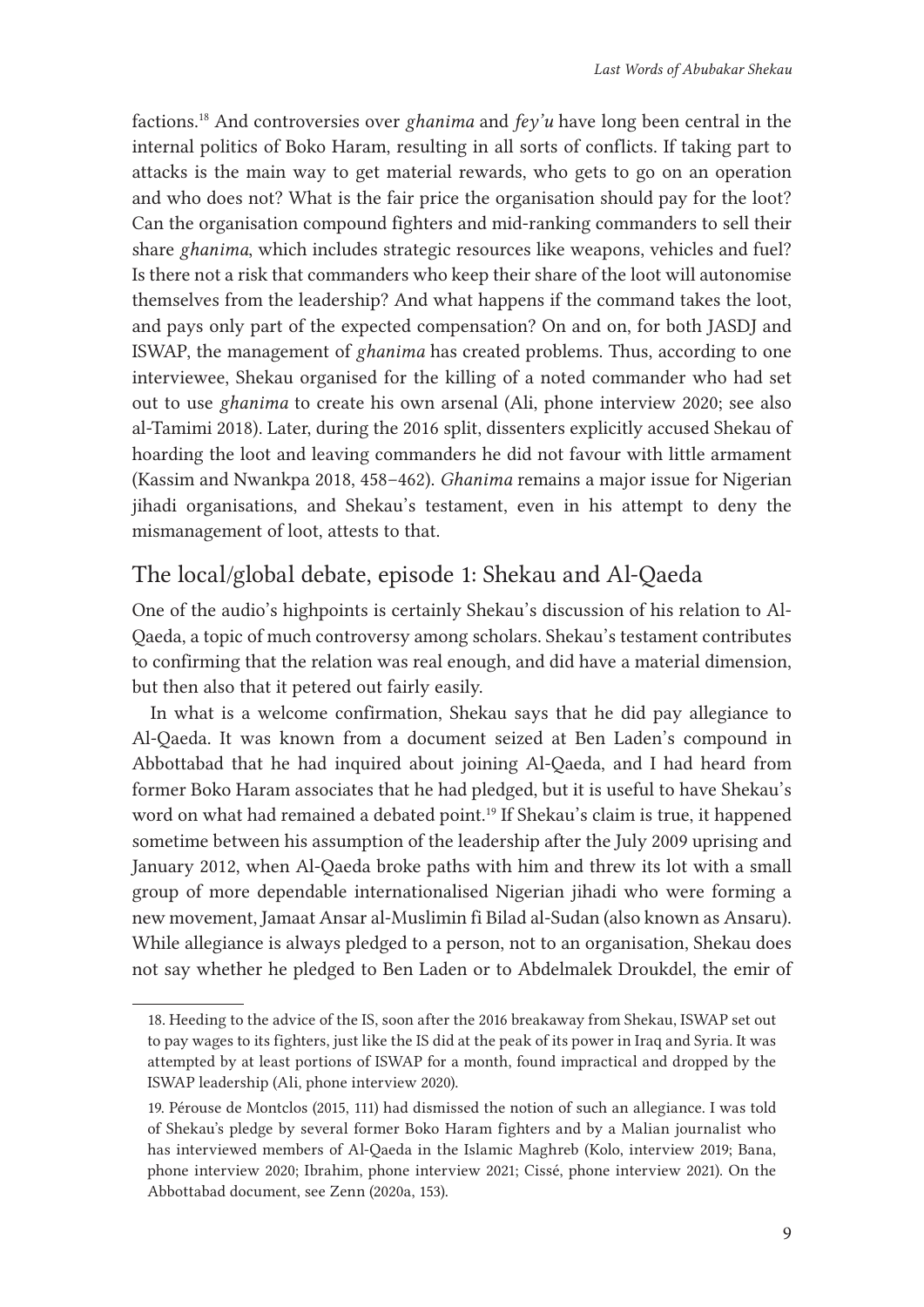Vincent Foucher

Al-Qaeda in the Islamic Maghreb (AQIM), the Al-Qaeda branch that was operating from the Algeria-Mali border and which served as a relay between Al-Qaeda and Boko Haram, as had been mentioned by Guidère (2011). One interviewee seems to confirm the latter hypothesis, as he insists that Shekau pledged "to an Algerian guy" (Ibrahim, phone interview 2021).

Shekau also mentions that he received 50 million Nairas from AQIM. This too is a welcome confirmation. There again, AQIM sources discuss the project of such a transfer, notably a July 2010 correspondence in which Droukdel, the emir of AQIM, orders Abu Zeid, one of his subalterns, to provide an equivalent sum in euros (200,000 euros) to Shekau (Thurston 2018, 165). In a subsequent letter, Shekau had expressed his gratitude to Abu Zeid, but it was not clear that it was about money—it could have been about training provided to Boko Haram members (Zenn 2020a, 156). We now know thanks to Shekau that the money was indeed received, as well as some men and weapons. We also know it caused a bit of stir, though it is not completely clear why. Shekau says: "They demanded the money for their work. I said that it is for the leader to [decide]…" Zenn (2020a, 154–155) formulates the hypothesis that the money was probably a sort of reward for the involvement of Nigerian jihadis in an AQIM hostage-taking in Mauritania, and that some AQIM officials were not happy that the money went out to a distant organisation. If one is to believe Shekau, it seems Nigerian jihadi more strongly connected to Al-Qaeda and AQIM than Shekau, possibly connected to those Nigerians integrated in AQIM units in the Sahel and Sahara, also had alternative views about how to use the money. Describing these views in his testament, Shekau is very generic, implicitly contrasting his activities – insurgency – and their "work." Other sources make clear that while Shekau wanted to embark head on into jihad in Nigeria, Al-Qaeda recommended a long-term approach, considering that Nigeria was not ready for jihad, and insisted on the need for preparatory work through *da'wa*, predication.<sup>20</sup>

Shekau insists on the role of a man he calls Uqba. Uqba was "the intermediary between Al-Qaeda and [him]." One interviewee mentions that Uqba was instrumental in Shekau's pledge of allegiance to an AQIM leader mentioned above (Ibrahim, phone interview 2021). Uqba—Ibrahim Uqba al-Muhajir—is an important if little known figure. Interviews with former associates of Boko Haram allow to flesh out his portrait a bit. Uqba was reportedly from an ethnic Shuwa Arab or a Fulani family from Maiduguri (Khadija, interview 2020). His family had settled at some point in Saudi Arabia and was deported back to Borno, though it is not clear when this deportation happened and what time Uqba spent in Saudi Arabia, if any<sup>21</sup> (Khadija, interview 2020). One interviewee also recalls that two of Uqba's

<sup>20.</sup> AQIM was trying to preserve its immediate interests, and insisted that not all Nigerian fighters it would train in the Sahel would go back to Nigeria. See for instance Brigaglia and Iocchi (2020).

<sup>21.</sup> The precise signification of Uqba's nickname, "Al-Muhajir," is uncertain. In Arabic, it can mean "migrant," and may thus be an allusion to the Saudi part of Uqba's personal history. Alternatively, as Bukarti (2020) notes, the Nigerian Taleban were called the *muhajirun*, in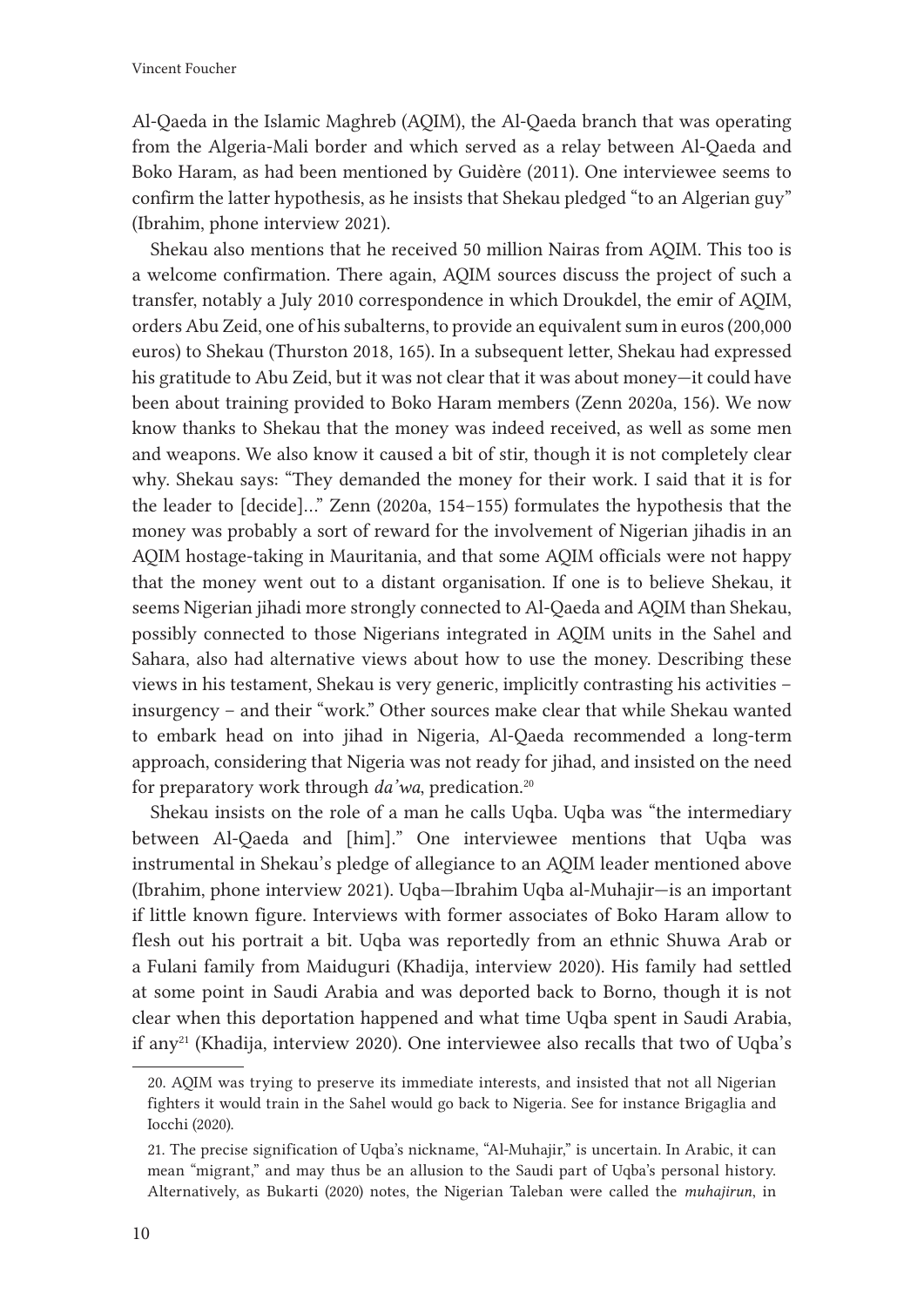brothers were part of the so-called Nigerian Taleban (Khadija, interview 2020), a group of Maiduguri-based jihad-inclined young militants, often from middle-class background, dissatisfied with Muhammad Yusuf's moderation at the time, who left to create a militant community by the Niger border and who were brutally suppressed by the Nigerian authorities in 2003–2004 (on the Nigerian Taleban, see Bukarti 2020). According to Zenn (2020c, 125), Uqba may have been was part of the Nigerian Taleban himself and he may have been involved in the 2007 killing of Sheikh Jaafar Adam, a leading Salafi scholar who had been associated with those who went on to create the Nigerian Taleban and Boko Haram before distancing himself starkly after 9/11.

Four interviewees mention that Uqba spent time in Somalia for military training (Bana, interview 2019; Ali, phone interview 2020; Suleiman, interview 2019; Khadija, phone interview 2021), two of which insist that he was sent to train with the Shabaab of Somalia by Muhammad Yusuf himself, before the 2009 uprising, which would be another indication that Yusuf, whom the Nigerian Taleban had judged soft in the early 2000s, eventually went on the warpath and tried to develop a combat capacity.<sup>22</sup> Another interviewee mentions that Uqba trained in the Sahel with AQIM, but that may be the result of a confusion with his trips to the Sahel as a messenger (Kolo, interview 2020; see also Zenn 2020c). Uqba was abroad at the time of the 2009 clashes and came back to Maiduguri in 2010 or in 2011 (Suleiman, interview 2019; Khadija, phone interview 2021). It was then that he served as a messenger between Shekau and AQIM. He became one of JASDJ's first military instructors and he founded the "Fallujah" training camp in the borough of Bulabulin, near Maiduguri (Suleiman, interview 2020). He was subsequently part of the instructors and commanders when Boko Haram developed its military wing in the Sambisa forest. One major site there is still called Uqba to this day.<sup>23</sup> Uqba attained one of the top ranks in JASDJ, that of *amir ul fiya* and he died in September 2014, during an attack on the town of Bama<sup>24</sup> (Kolo, interview 2019; Zenn 2020a, 243).

I am taking some time here to develop what information I have been able to gather so far on the biography of Uqba not just because very little is known

reference of the flight of Prophet Muhammad to Medina, so the nickname may allude to Uqba's connection to that group. Also, in the jihadi world, *muhajir* can designate those who have migrated from their place of birth to join a distant jihadi front.

<sup>22.</sup> Perhaps because Uqba had spent so much time abroad and spoke foreign languages, including good Arabic, one former Boko Haram associate said he thought Uqba was a foreigner, maybe a Somalian (Aliyu, interview 2020). One source insists that while Uqba spoke Hausa, he spoke no Kanuri, and concludes that he was not from Borno (Ali, phone interview 2020). But one source, who is familiar with his family, is adamant that his family is indeed from Maiduguri (Khadija, interview 2020; and phone interview 2021).

<sup>23.</sup> According to Parkinson and Hinshaw (2021, 193), the "Chibok girls" of global fame were detained in Uqba for a time.

<sup>24.</sup> Uqba was eulogized in a video released in October 2019 by JASDJ, available at the following address: [https://unmaskingbokoharam.com/2019/10/17/boko-haram-there-is-no-glory-except](https://unmaskingbokoharam.com/2019/10/17/boko-haram-there-is-no-glory-except-jihad-video-october-15-2019/)[jihad-video-october-15-2019/](https://unmaskingbokoharam.com/2019/10/17/boko-haram-there-is-no-glory-except-jihad-video-october-15-2019/). He can be seen at 5:53.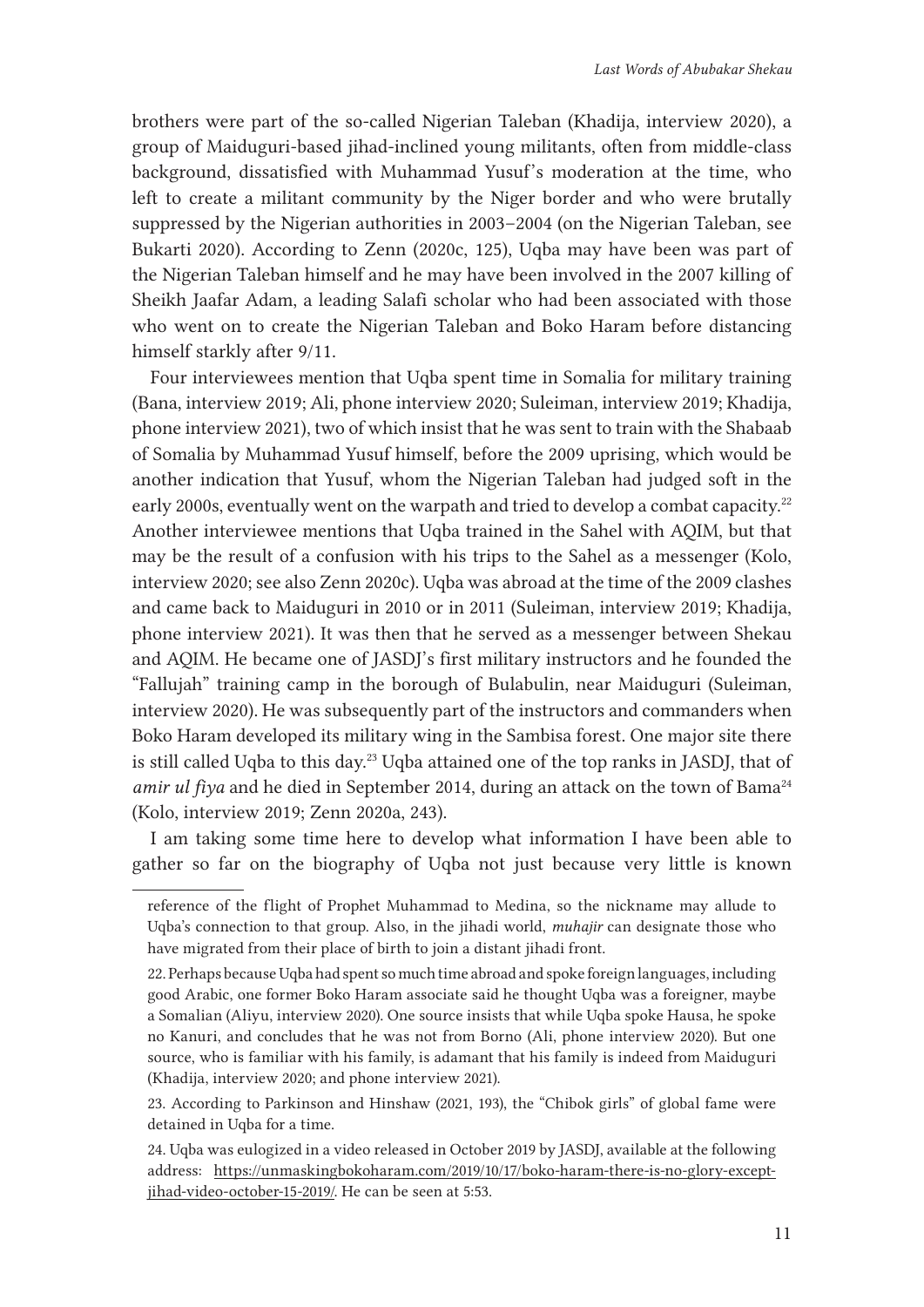about the biographies of Nigerian jihadi militants beyond Muhammad Yusuf and Abubakar Shekau (and even then…). Uqba is interesting because both Shekau's mention and what we know about him confirm that there was indeed a small corps of globalised and experienced jihadi that was connecting Nigerian jihad and global jihad in a very real way, in much the same way as it is now clear that there was indeed some real money coming from global jihadi organisations to the local jihadi scenes. While a number of scholars have doubted the significance and sometimes even the reality of JASDJ's connections to global jihad, these connections were significant and foundational in various ways: men like Uqba did rise to prominence within JASDJ because of their military experience, something which was a rarity in the movement in its early days, and they trained the first generation of militants. This is not to say that JASDJ did not source capacity and resources through other channels than the networks of global jihad—when it comes to combat skills, for instance, other types of access played a part too. Thus, another leading early JASDJ commander was Mustafa "Chad," a former Chadian rebel fighter who sold weapons to JASDJ and then joined, soon followed by a number of experienced Chadian fighters looking for a new war to fight (Suleiman, interview 2020). He too played a key part in developing the military apparatus of JASDJ.<sup>25</sup> More fundamentally still, acknowledging the part played by globalised jihadi in the development of Boko Haram does not mean that they called the shots in Nigeria in the name of Al-Qaeda, nor that the jihad in Nigeria was decided or led by Al-Qaeda from Afghanistan, Yemen or Mali. But there is no doubt that global jihadi organisations, sometimes knowingly and sometimes not, have fed the imagination and have contributed to developing the capacity of jihadi in Nigeria.

While Ben Laden himself had recognised early on the potential for jihad in Nigeria, a country with a strong religious divide, Al-Qaeda proved skeptic towards shortterm prospects and insisted that the priority should be *da'wa*, predication.<sup>26</sup> It seems that Al-Qaeda operatives mostly wanted to use Nigeria to procure money, weapons and men to take to other fronts.<sup>27</sup> At best did they investigate the possibility of targeting Western interests in Nigeria—not the Nigerian state itself. Al-Qaeda did not push for, nor help, Boko Haram's uprising of 2009, though they did provide some support after that. Shekau certainly fed Al-Qaeda's scepticism: he was seen as uncontrollable and reckless, declaring large numbers of Muslims, jihadi or not, to be

<sup>25.</sup> He was the commander whom Shekau eventually killed because he had begun using *ghanima* to develop his own arsenal, discussed above. As Marielle Debos (2016) has aptly demonstrated, the gun has become a lifestyle in Chad, and a number of Chadian men live by the gun, sometimes government soldiers, sometimes rebels, sometimes bandits, sometimes customs officers… and sometimes mercenaries in neighbouring wars.

<sup>26.</sup> On Ben Laden's early interest in Nigeria, see Kendhammer and McCain (2018, 29).

<sup>27.</sup> In that, Al-Qaeda was merely mirroring the initial strategy of its Algerian affiliates as described by Skretting (2020): they had explored Mali, Niger and Mauritania in order to mobilise resources for the Algerian jihad and over time, the failure of jihad in Algeria and the mounting presence of Sahelian jihadis saw the jihadi networks begin to train their guns towards the Sahelian states.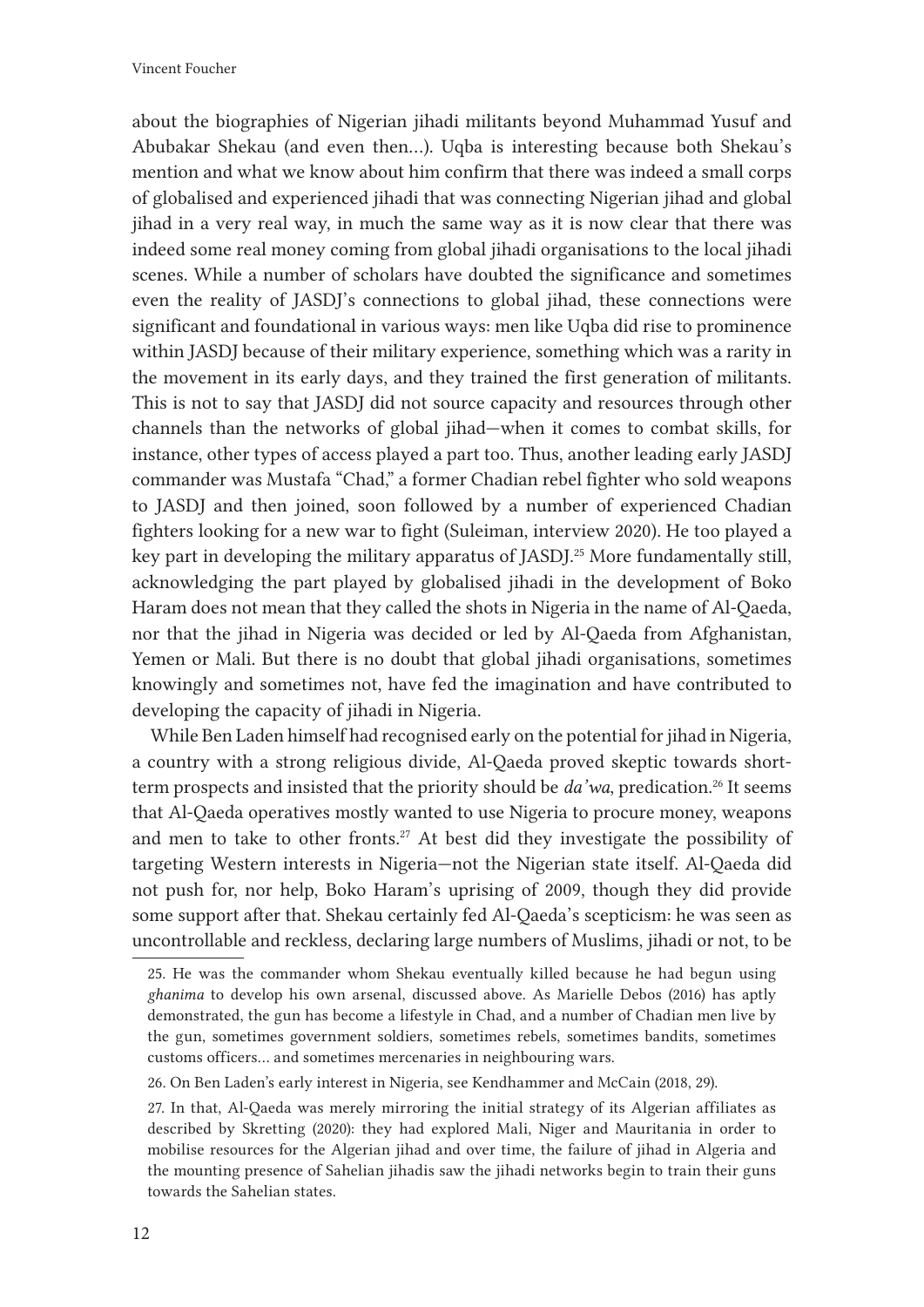unbelievers and justifying gruesome violence against them. As mentioned above, Al-Qaeda eventually decided in early 2012 to back a small group of the more dependable internationalised Nigerian jihadi to form a new movement, Ansaru, with a mission to operate elsewhere in the north of Nigeria. The attempt was short-lived, however: outside of Borno State where Muhammad Yusuf's savvy preaching and networking had created a real social base to draw upon, the jihadi were much less well-rooted. Under the twin pressure of the security forces and Shekau, Ansaru crumbled. From the end of 2013, it stopped claiming operations for years, though it seems to have survived in a degraded and discrete form.

Not all the internationalised Nigerian jihadi went along with Ansaru, however. Uqba and several others stayed with Shekau. Another case in point is Aliyu al-Gombewi, also known as Abu Hanissa, an ethnic Fulani from Gombe State, who trained in the Sahel with AQIM. Aliyu eventually became the *amir ul jaysh* of Boko Haram, its "chief of the army," top military commander (Kolo, interview 2019). According to Shekau's testament, Al-Qaeda actually had a "brother" from Yemen send or bring a letter destined to Shekau to Mali<sup>28</sup> (it is not clear if it was sent before or after the creation of Ansaru). The letter mentioned Al-Qaeda was "in trouble" (could it be a fallout of the death of Ben Laden in May 2011?), insisting that Shekau should do what he thinks right, a polite but clear dismissal: Al-Qaeda had more urgent matters to address. This distancing did not stop the ascent of his organisation, which reached its peak influence later, in 2014, with Uqba and Aliyu key operators in that ascent. While Al-Qaeda certainly contributed to developing the capacity of Boko Haram, it was never in a position to impose much on Shekau. The global connections could thus be real enough, significant, formative and… yet essentially opportunistic and ultimately dispensable. Criticising what he calls the "paradigm of the yoke," the sense that the trajectory of African states and societies are determined from outside, Jean-François Bayart (2000) has suggested that it was essential to acknowledge the capacity of African actors for extraversion, their ability to make dependency on outside resources work for their local preoccupations. Shekau had no qualms about deploying one such strategy of extraversion in his relationship with Al-Qaeda.

### The local/global debate, episode 2: Shekau and the Islamic State

In his relationship with the Islamic State, Shekau was even more ambivalent, trying to navigate between the defence of his autonomy and the appeal of the IS Caliphate. Ultimately, he had little success.

Particularly striking in Shekau's testament is his appeal to the Caliph, mentioned above, even as the Caliph's soldiers were hounding him through the Sambisa forest. Let us quote more extensively from Shekau's testament: "And if my position is fairer, let the Caliph speak. I don't know if he knows or not. That is what I think of the

<sup>28.</sup> On another note, this episode seems to confirm that Al-Qaeda in the Arabian Peninsula played a part in connecting Al-Qaeda from its stronghold by the Afghanistan-Pakistan to Africa.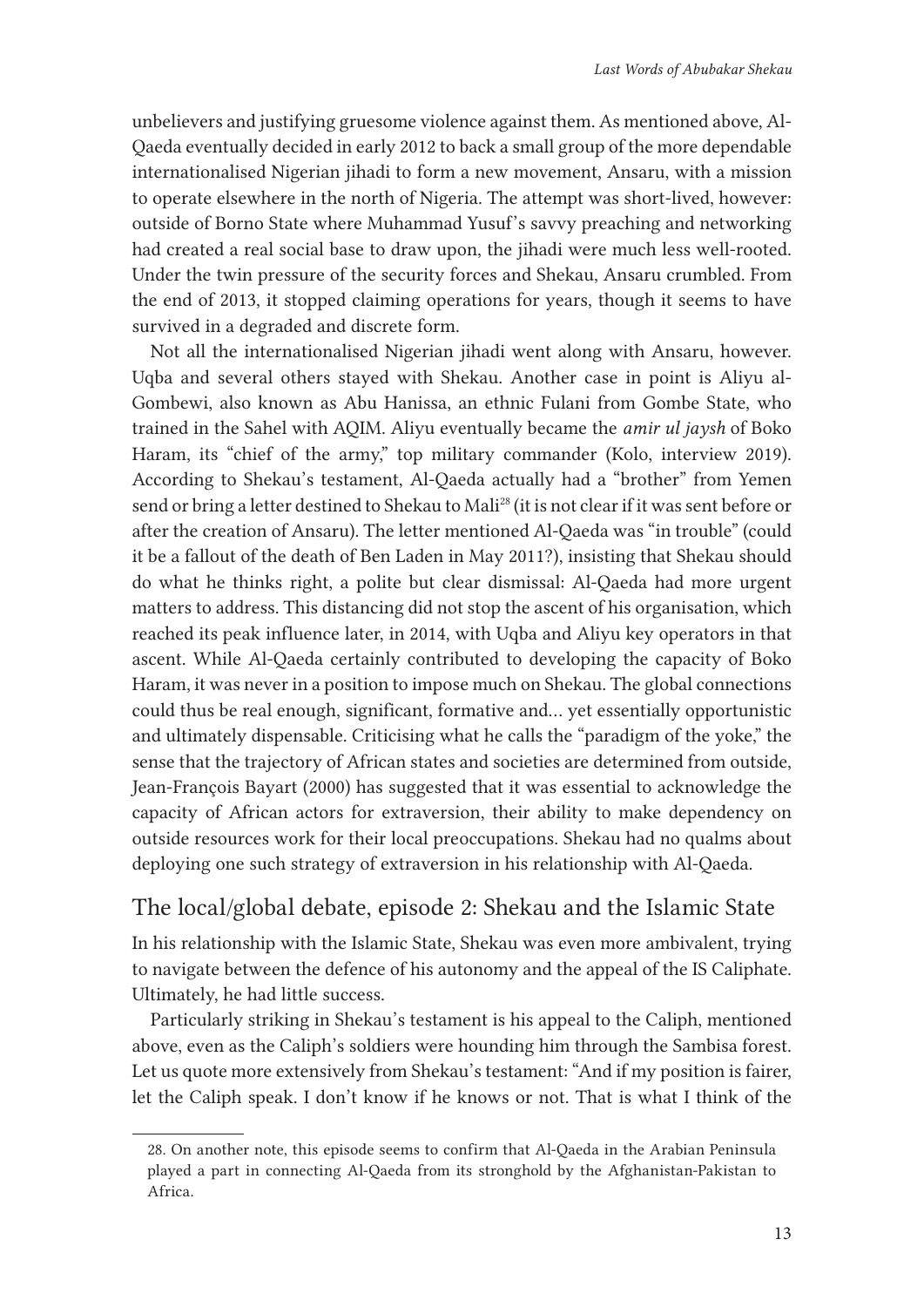Caliph. Even the first Caliph, Abubakr al-Baghdadi… I swear, I know he does not know. If he knew what I saw, he would not validate that thing and say religion is going to be better."

Here, Shekau believes or, more exactly perhaps, pretends to believe that ISWAP deceived the IS Caliph, that the latter was not fully aware of the situation and that he would have judged in Shekau's favour if he were accurately informed. Shekau claims to acknowledge the legitimacy of the Caliph. This apparent oddity invites to a nuanced understanding of the relations of the Islamic State (IS) with the Nigerian jihad. To begin, it is important to measure the gap between the statements of the IS and those of ISWAP regarding Shekau. I have mentioned above the virulent attacks by ISWAP against Shekau—a tumour to be cut out, as Habib Yusuf once famously wrote. But in contrast to these violent criticisms, the IS did not even mention Shekau's name when it acknowledged Habib Yusuf as its new *wali* in West Africa in lieu of Shekau in August 2016, and it has never said anything about Shekau since: it has never disowned him publicly, nor rejected his pledge.

I have indicated elsewhere that despite the frustration that the IS may have felt vis-à-vis Shekau for reasons quite similar to Al-Qaeda, it was not the IS that engineered the 2016 split. The move was taken by Nigerian jihadi unhappy with Shekau's record. Aliyu himself had been a forerunner, and Shekau had had him executed because he saw him as a rival with dangerous capacity. But Aliyu had allies, notably in the two sons of Muhammad Yusuf, Habib and Abba, and they were part of a group of discontents who eventually left the Sambisa forest<sup>29</sup> (Foucher 2020). The IS was informed *ex post facto* of their move. And even while the IS found Shekau a difficult partner, it was not too pleased with the split. It called for reconciliation and it suggested new institutional arrangements to solve the matter. Al-Baghdadi in person held a three-way call with Shekau and Yusuf to try and sort things out (Bana, interview 2020). The IS put Habib Yusuf to test, asking him to demonstrate his faction's military capacity before acknowledging him. The IS brokered a ceasefire between the two factions and arranged for Shekau to release the relatives of ISWAP members who had been imprisoned (Kyari, interview 2019). Only after having exhausted all options did the IS throw its lot behind the dissenters, announcing Yusuf as its *wali* for West Africa in August 2016.

Probably in part because of the influence of the IS, large-scale combats between the two factions quickly stopped. From late 2016 until its push into Sambisa in May 2021, there is no record that ISWAP ever launched attacks against Shekau. As for Shekau's fighters, dependent as they were on razzias against civilians, they eventually attacked civilians in ISWAP-controlled areas, and ISWAP fighters tried to fight them off on these occasions. But after the initial combats of 2016, neither faction ever launched a frontal assault against the other until May 2021. After the

<sup>29.</sup> Other major conspirers included Abu Fatima, the top jihadi leader in Alagarno forest, Abubakar Mainok, the top jihadi leader in the Tumbun area of Lake Chad and Mamman Nur, a popular preacher and long-time adversary of Shekau.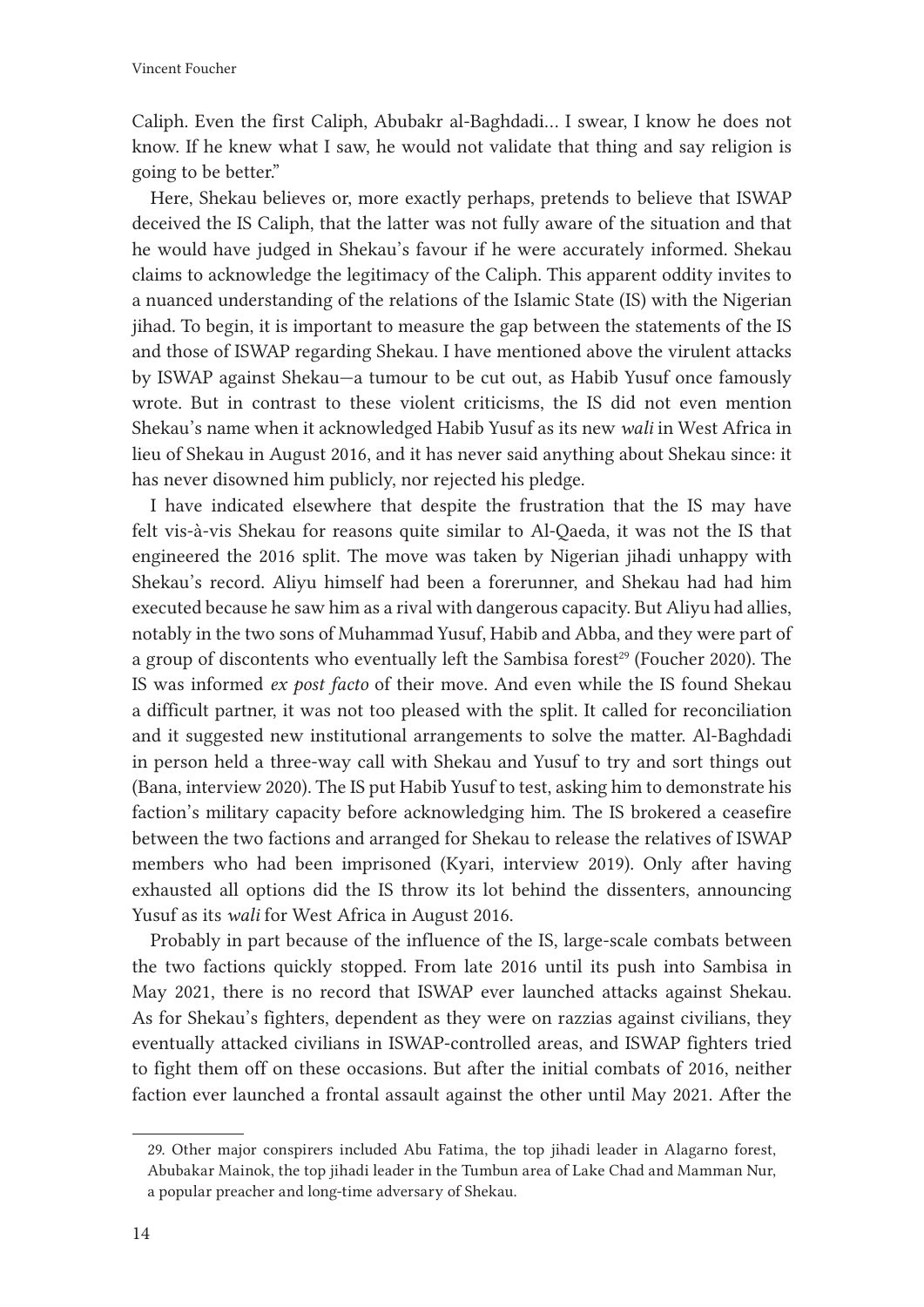split, Shekau himself, while he reverted to fighting under the banner of JASDJ, which had been the movement's official designation until he pledged allegiance to Caliph al-Baghdadi, took to copying the media style of ISWAP, the logos and even the designation. In many of its videos, JASDJ had been presenting itself as the "Islamic State in West Africa" (Al-Lami 2018).

Shekau's "trolling" and the absence of large-scale confrontation between the two groups for several years may indicate the special appeal of the idea of the Caliphate among supporters of jihad in the Northeast of Nigeria and the Lake Chad Basin: contrary to Al-Qaeda's long-term struggle, the Caliphate has been giving a sense of proximate yet historical realisation and a unity of purpose. Something special happened as Al-Baghdadi pronounced the re-establishment of the Caliphate, from which Shekau dared not distance himself. And yet, Shekau's pledge to the IS Caliph in 2015 was politic indeed. Several former jihadi associates are clear that Shekau had delayed pledging as much as possible (Bana, interview 2020; Ibrahim, phone interview 2021; Abba, phone interview 2021). Shekau admits in his testament that he did raise questions, mentioning his prior allegiance to Al-Qaeda and asking for proofs of Abu Bakr al-Baghdadi's lineage – two former jihadi associates claim he even demanded to meet al-Baghdadi in person (Kolo, interview 2019; Bana, phone interview 2020). In what seems like a telling attempt to justify himself on a controversial count, Shekau insists in his testament that after he had obtained clarifications, he asked to pledge immediately. But when Shekau he did so, in March 2015, it was because his position had been weakened by the counter-offensive of the Lake Chad states and because his internal critics were increasingly vocal – on this, Shekau is strangely candid in his testament, insisting he "decided to pledge allegiance" because "God has also warned us that we [Muslims] should not harm one another." In a difficult moment, Shekau tried to appease his critics while courting the assistance of the IS.

As I have shown elsewhere, just like he had done with Al-Qaeda, Shekau welcomed the assistance that came from the IS in the form of money (Foucher 2020). Advice also came, but Shekau implemented only the reforms he pleased, and he did not moderate his *takfiri* attitude in the least. He often simply refused to follow the guidance of the IS—allowing suicide attacks and other massacres against Muslim civilians in statecontrolled areas, for instance. This was yet another factor in the 2016 split.

According to interviewees, Shekau had a tense relationship with a group of Arab jihadi with IS connections, led by a Abu Ayyub, who came to the Sambisa and played a part in connecting Shekau to the IS, provided training and pushed for organisational improvements (Kyari, interview 2019; Bana, interviews 2019 and 2020; Suleiman, interview 2020; Adam, interview 2020; Ali, phone interview 2020; Ibrahim, phone interview 2021). It is probably these visitors that Shekau alludes to in his testament when he mentions Arabs who tried to convince him of the value of Western education. What these global jihadi probably argued was that in the "modern" curricula, there were elements that were essential to training efficient fighters. But as is well known, for Shekau and many other Nigeria jihadi, "modern,"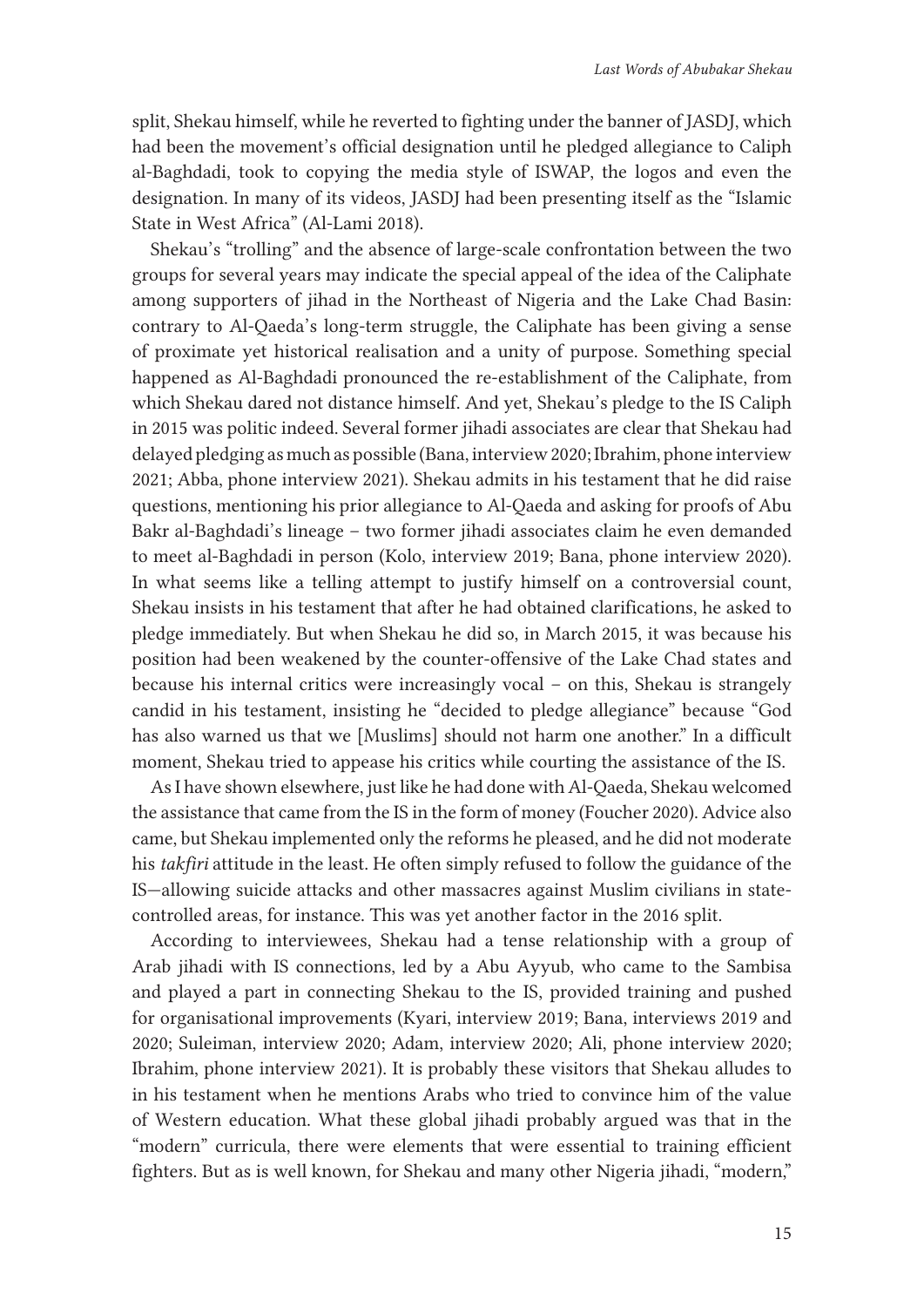Western-style education (*boko*, in Hausa) was loathed as a sign of Western influence and immorality: *boko* was *haram*. <sup>30</sup> It is not clear whether Shekau truly believed that or feigned to in order to frustrate these cumbersome visitors with too much advice and their local allies, his critics within Boko Haram. What we do know from interviews is that Shekau showed increasing displeasure towards the Arab visitors. Reportedly, he even had Abu Ayyub flogged because he had advised against raising the flags of the Caliphate on affiliated villages, as these attracted air raids—out of conviction or for politics, Shekau saw this as a sign of a wavering commitment to jihad (Ali, phone interview 2020). Eventually, Shekau's critics organised the hasty exit of the Arab visitors, an episode which further heightened the tensions within the movement and paved the way for the 2016 split. Aliyu himself was key in that exit, and this was one of the reasons why Shekau had him killed (Bana, interview 2019 & 2020; Suleiman, interview 2020; Adam, interview 2020).

Shekau's relation to the IS was thus no less complicated than his with Al-Qaeda. He was essentially able to fend off the demands of global jihad, but the IS played an involuntary part in the split of 2016, acting as the flag around which his critics could rally. All the same, Shekau had a hard time shaking off the appeal of the Caliph, and never officially spoke against the Caliphate. The IS has been equally hesitant. Contrary to what I had claimed in an earlier piece (Foucher 2020), the IS had not even been at the initiative of the conversation that eventually led to Shekau's pledge: in an audio released as an answer to Shekau's testament, Habib Yusuf indicates that the Arab visitors who made the pledge possible, Abu Ayyub's team, had come to Borno on their own, not as representatives of the IS, even if they eventually facilitated the connection between the IS and Boko Haram.<sup>31</sup> When the split happened, the IS was hesitant to throw its lot with Habib Yusuf. It eventually did, helping ISWAP emerge as the dominant jihadi force in the Lake Chad Basin.

### Conclusion

Shekau's testament, especially when read in conjunction with interviews with former associates and with other recent media productions by jihadi, holds a lot for those who want to interpret the evolution of Boko Haram, from current developments to the longer-term dynamics of its relation to the global jihad. Unsurprisingly perhaps, the evidence seems to support a middle-of-the-road line in the controversy about the significance of global factors in the Nigerian jihad. Global connections have been real enough, and they certainly cannot be reduced to jihadi propaganda stints or to fear-mongering by states eager to profit from the various rents of counter-terrorism and the global war on terror. These connections to global jihad have impacted the

<sup>30.</sup> For a brief introduction to the ambiguities of the notion of *boko,* see Thurston (2018, 13–18) or Foucher (2021).

<sup>31.</sup> The audio is available at [https://unmaskingbokoharam.com/2021/06/21/iswap-abu-musab-al](https://unmaskingbokoharam.com/2021/06/21/iswap-abu-musab-al-barnawi-audio-to-the-one-who-calls-himself-al-shekawi-june-21-2021/)[barnawi-audio-to-the-one-who-calls-himself-al-shekawi-june-21-2021/.](https://unmaskingbokoharam.com/2021/06/21/iswap-abu-musab-al-barnawi-audio-to-the-one-who-calls-himself-al-shekawi-june-21-2021/) For a comment, see @ VincentFoucher, June 21, 2021:<https://twitter.com/VincentFoucher/status/1406902693529108485> [\[archive](https://web.archive.org/web/20210621164856/https:/twitter.com/VincentFoucher/status/1406902693529108485)].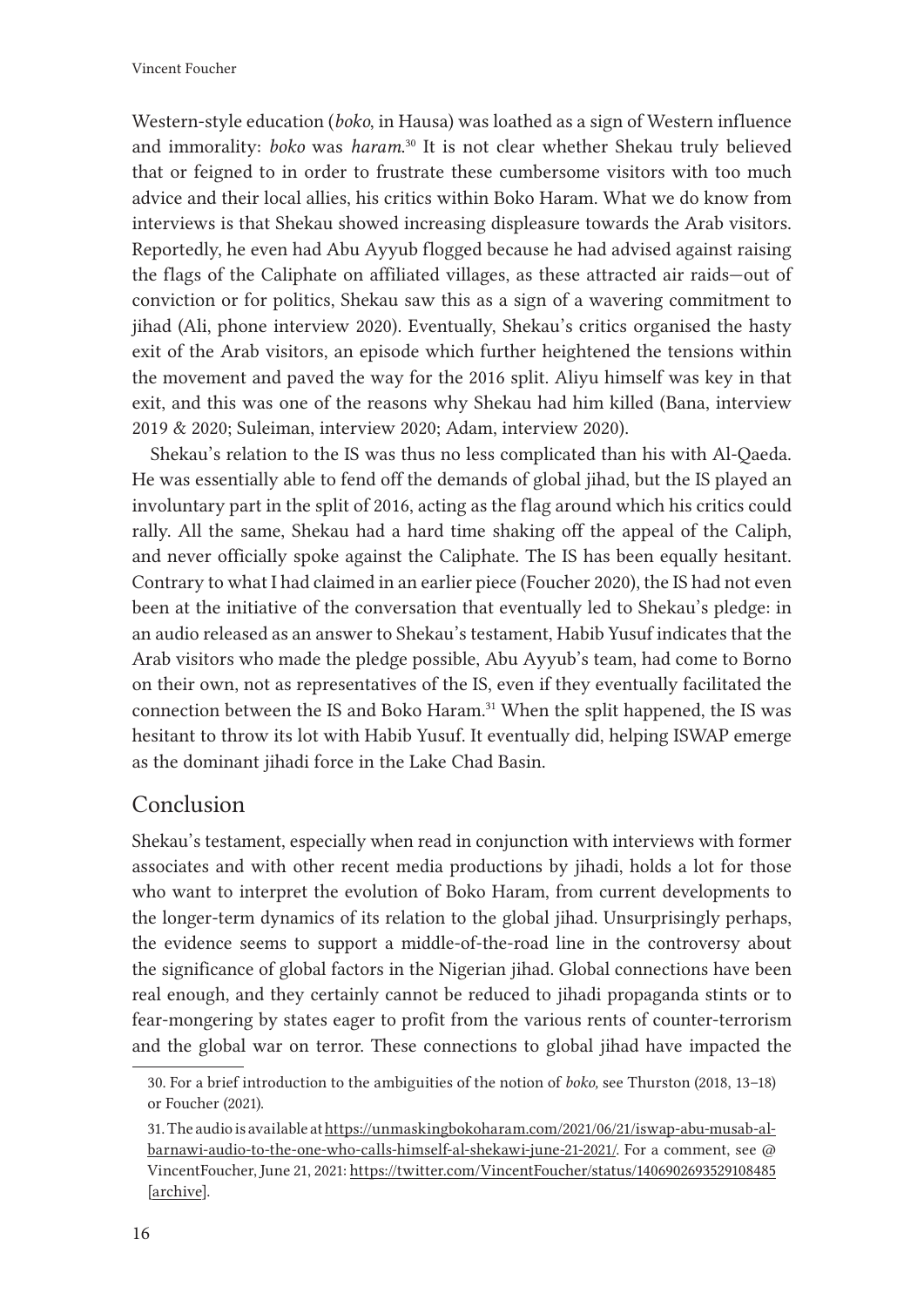functioning of Boko Haram, with a small number of jihadi travelling between fronts, sometimes under orders, sometimes independently, circulating expertise and training, often holding important positions within the movement. Uqba, Aliyu, Abu Ayyub, all were important and impactful figures. And yet Shekau outlived Uqba. He had Aliyu executed. He had Abu Ayyub flogged and running for his life. Eventually, however, Shekau died a violent death, by his own hand, leaving his nemesis Habib Yusuf in a stronger position than ever. While Yusuf's connection to the Islamic State was not his only resource in all this, the fact that he has been more adept than Shekau at engaging with the global jihad, more committed, more open to change, less sectarian, has certainly been a key factor in his victory. That Yusuf was wounded, possibly killed, soon after by Bakura, and that ISWAP's takeover of JASDJ is proving difficult testifies to the limits that global jihad continues to face in its attempts to shape local jihad.

Sources

Shekau's testament, 18 May 2021

Audio recording

See:<https://doi.org/10.34847/nkl.cf51nwx5>.



Download part. 1/2 Download part. 2/2

### English translation

*Translated from Hausa and Arabic.<sup>32</sup>*

All praises be to God. May peace and blessing be upon the Seal of the Prophets [one of the designations of Prophet Muhammad]. May peace, mercy and blessing be upon you. By the grace of God, my dear brothers, we are in the month of Shawwal 1442 of the calendar of the Hijra of the Prophet from Mecca to Medina [13 May to 10 June 2021]. God knows best. I want to repeat the message I delivered in Kanuri yesterday morning among the brothers. Now I want to deliver it in Hausa. I want this message to spread all around, even by a *jinn* [spirit], as far as we want. This is enough, God willing, as religion.

The first thing is about those who have come here and have connived with some of us to deceive us. God did say that it is impossible for a group of people to assemble under a leader and declare that they are the path of God, and then some harm happens from the outside. According to God and his messenger, God does not change the condition of people unless they have changed it themselves [meaning that an Islamic

<sup>32.</sup> I have chosen to leave a number of Arabic words that refer to specific concepts of Islam, giving a translation and explanation in square brackets. I have sometimes also used brackets to clarify certain meanings.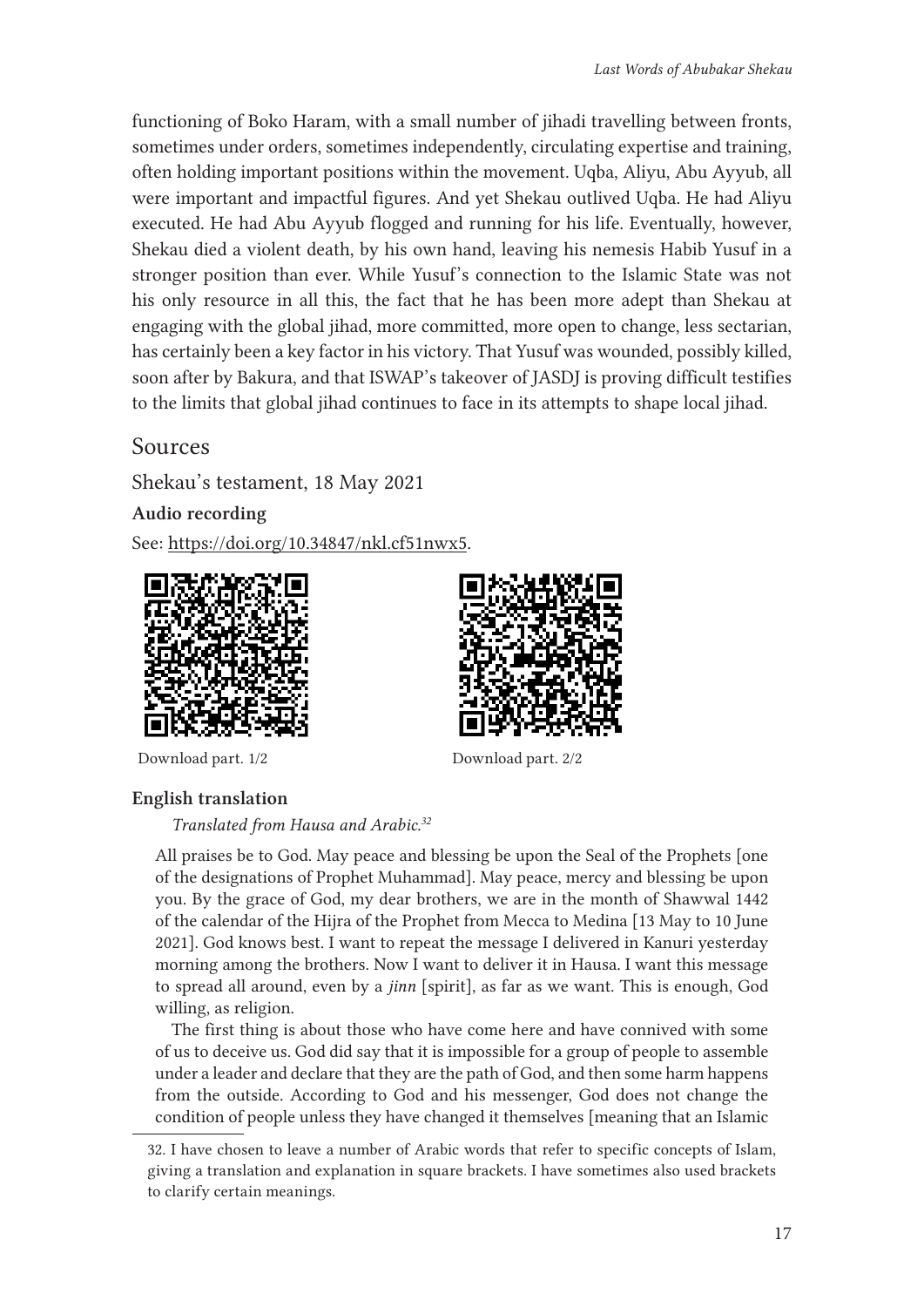community can only be hurt if traitors are involved]. God has also warned us that we [Muslims] should not harm one another. This is why I decided to pledge allegiance [to the Islamic State Caliph]. Even if one is wronged in the religion, it is not a reason to divide the religion. The thing that God and his Prophet dislike most is division. This is the first thing, by the will of God.

And so, they have imposed a fight upon us and they have betrayed us with [the help of] our own people. These are people whom we trusted, who pretended to work with us and they pledged to God that they would not betray the religion. Well, no problem. God hears us now. Through these explanations I record, God will make this message heard wherever he wants it to be heard, even underwater. As long as you are sincere… The trick they have played, those who have just come… We have seen the war they have waged. Many brothers were killed. Others were wounded in this war conducted by some of our own people. It is not them [ISWAP] who did this damage to us, it is the people among us. Now, they are talking. They are pleased about the disaster that we have faced because of our own. Without this method [allying with some of Shekau's men], there would have been no way.

We withdrew for tactical reasons, and they think they have defeated us. They talk to people to deceive them and say that we are one, that we have always been one, that they have not come to fight us. "Our target, it is what *imam* [religious guide, Shekau's title as leader of JASDJ] Shekau has done" or "it is what *wali* [governor, the title which designates the leader of a branch of the Islamic State] Shekau has done." This is the truth of their words. "Do you see? *Ghanima* [war booty] is not shared with you [fighters] sometimes. And what has been done to you sometimes… [Shekau alludes to longstanding accusations that he has mistreated a number of his followers]." These are the explanations they have given. Sometimes, they simply say "Imam, you, you must surrender. Let us apply religion simply. We have brought [true] religion to this forest." This means that the one who has betrayed religion is Shekau. In some explanations… Then, in some [other] speeches, they say "everybody has seen us, everybody knows us. We were *qaid* [commanders] under Shekau. We are together. We were doing everything together. There is no problem. Right now, if there is a way to tell Shekau to declare his loyalty to Abu Ibrahim… He is the one who has succeeded to Abu Bakr al-Baghdadi as Caliph." They even agree for me to be the *wali* for the whole of Africa [provided he pledges allegiance to the IS Caliph]. That is what they are going about saying.

I am reporting this in accordance with their own statements. This is being fair in words. So, you see? When truth will reach someone, he will deny saying that. And so, if that person did not say that, what is the origin of our misunderstanding? About this too, I will leave a recording, so God can hear, and so all those who want to live according to the religion can hear. If I am the guilty one, I have deceived my *Umma*. But if it was the Caliph who has not heard [has not been well-informed about the situation], then let him explain his own point of view. I know that the problem between us is not about *kaba`ir* [major sin], *ahkam* [rulings] or *ibadat* [worship], but it is about *aqida* [creed] and so it is a matter of *kufr bawah* [open disbelief]. What is *kufr bawah*, according to religion… it's not something about me and them. If I hear that the Caliph has committed *kufr bawah,* God says: "we have against him a justification that comes from God" [meaning that it is legitimate to rebel against a Caliph who has committed kufr bawah]. We saw in the book… well, it's not even worth mentioning the book. If the person is honest, he has surely heard about that proof.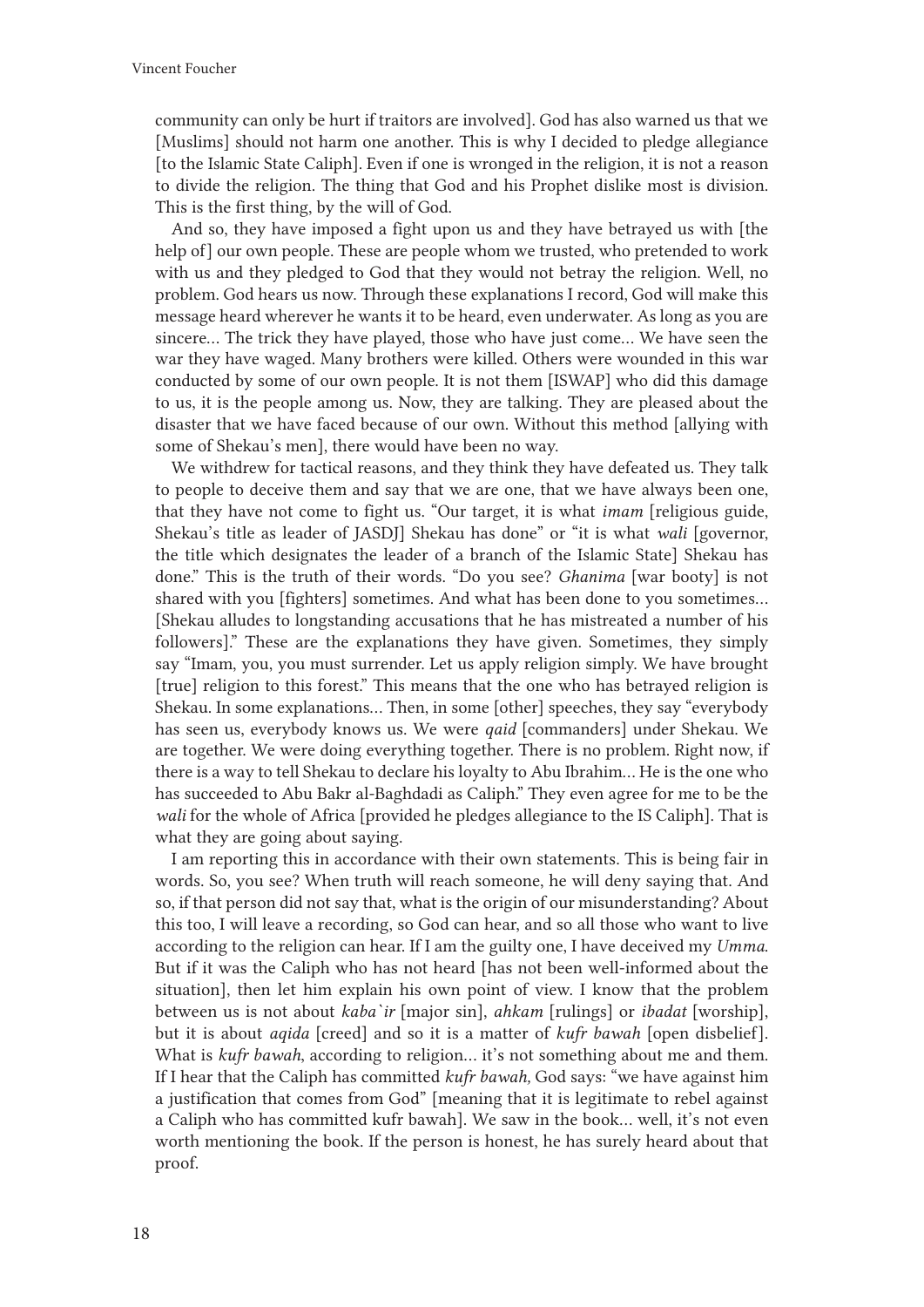And then they came and said "we are all one." You saw this? So, if we are one, and I have made an error… One does not oppose an erring leader. You have to refer at least to [the following principle]: "If you are fighting between yourselves over anything, refer to God and his Messenger." This is what you must use. It will be better. But if it is a matter of *kufr* or, worse, of *kufr akbar* [major disbelief], then there is no option: this problem, only God can solve it. Then the solution is, if you have a justification and you die over it, God will accept you. Stay how you are. If you die, I swear that you will have gained. Such is our religion.

Then, what created a conflict between us and them… they think that any man… meaning… the way they are… I am going to say what came to pass between us. If they did not say this or if they don't really know, they must repent. If they know, the case if closed. If they don't know or were deceived because of their lack of knowledge, they should listen to and translate [this audio]. I swear that if one brings a proof, even as a joke [Shekau is trying to emphasise his readiness to accept a discussion in any circumstance], from God and his Messenger… I have never rebelled against the Caliph. This is what I have said. Those with whom we were living here [meaning, the dissenters before they left to create the faction which eventually took over the ISWAP name], they created this argument about *kufr* between the Caliph and I. Then they refused to inform the Caliph about the real problem. If I hear of *kufr* anywhere, I will not let it stand waiting for the Caliph to hear about it. If I hear, anywhere it [ $kufr$ ] is, I will not let it stand until the Caliph hears about it. God is witness. If I hear, anywhere it [*kufr*] is, I will not let it be until the Caliph hears about it. Then, what God asks of me in this instant is to abide by God's recommendations. This is it.

All our problems are known. What I have said… The people of Nigeria… Not even the people of Nigeria, but all of the people of Africa… Someone who has not known Islam, even if he follows some [Islamic] rituals… We accept some [as Muslims] and we refuse others. If a person was not born with a pure faith, and then we capture him as a *kafir* and he does not repent… That person is a *kafir* by origin. This is what I said. Then, they said that those people of Nigeria who pray and do other things, if we capture them, we cannot say they are *kufar*. They are *murtadin*. If you say they are murtadin, [it means] you have evidence that they had a pure faith before. God has acknowledged – I ask the protection of God against Satan – the faith of these murtadun in the beginning: "O believers! Whoever among you apostasises…" Any person that God calls "O believers," their faith is great. All those persons who commit *kufr*, some of their works are *kufr* but others are Islamic. The Jews said the same things: "we agree with certain parts [of Islam], we can support them. Other parts, we cannot." God said "You are the real *kafir*." "You are the real kafir." This is it, first. The first question… but this… we have begun… God know that the day of Judgment will come.

Then, the second question: those who pray and hand around [under the authority of the Nigerian state]. They [ISWAP], they fight only the *taghut* [idol; a central item of Salafi-Jihadi theology, and, by extension, those who follow other laws than God's, and in this instance, officials of the Nigerian state]. They fight only those who bear arms. The civilian who are subjects [of the Nigerian state], they only get preaching [from ISWAP], as they are showing now. They think that cannot even enslave them. This is my disagreement with them. Me, I say that anybody who is proven to be a *kafir*, he should be captured because of religion, he should be a slave. And what of women? They are slaves. This is my second problem. I know that if this message goes through, Hausa is not an obstacle. There are, throughout the world, people who can translate in Arabic. Only today… even today, it is because the problem is internal.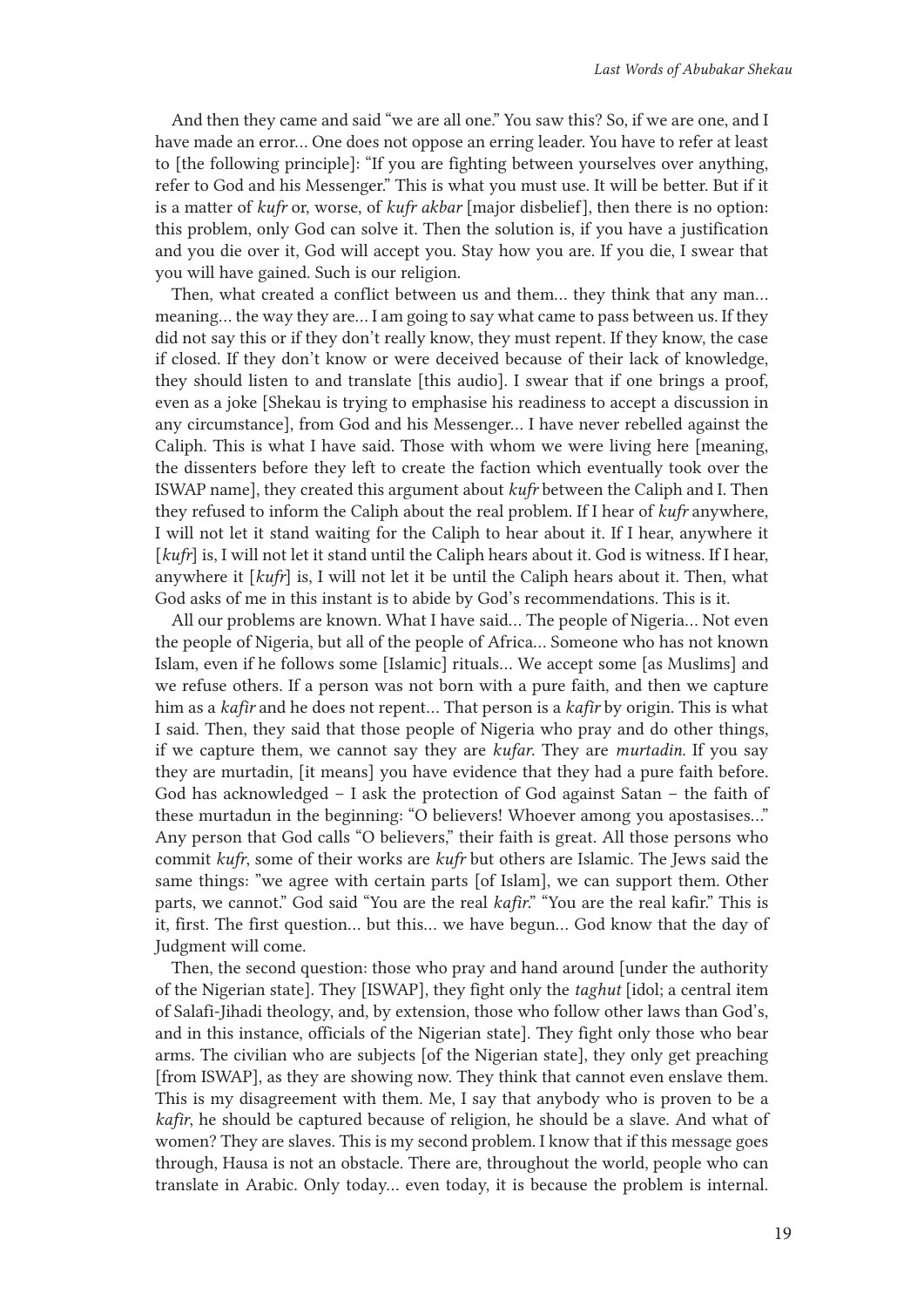This is why. I will record another message for the outside, in the Arabic language. It is easy. Such is the second problem. Those are the things that have divided us.

Among what they say in a low voice, they have quoted "every child is born with *fitra* [an innate disposition to obey God]." They are cheating people with this too. "Every child is born with *fitra."* Yes, I swear, I agree. Prophet Muhammad (peace and blessing upon him) did say that. It is [the child's] parents who make him a Jew, a Christian or a *Majus* [a follower of the Mazdean or Zoroastrian religion and, more recently, a Shiite]. So, everyone who has turned into a Christian is a Christian. Everyone who has turned into a Jew is a Jew. Everyone who has turned into a *Majus* is a *Majus*. Anywhere he is. If you do the Jewish rites, you are a Jew. If you do… what, again?... the Christian rites, you are a Christian. If you do the rites of the Majus faith, you are a *Majus*.

And then, if you practice *shirk* [idolatry, a grave sin consisting in associating someone to God in worship], you know that God does not agree. Any person who associates God [with some other entity]… So what? You wanted God, and then you mentioned someone else… Why is a company defined as an association? It is because it has several shares. God said that he does not associate with anyone. It is Him alone that one must adore. Such is the definition of *shirk.* There are two kinds of *shirk*. One is called *shirk akbar* [major *shirk*]. When one adores someone else than God. It suffices that I say this, anyone who does that is a *kafir*. He will never get out of Hell. And you are just going to call him a *kafir*. If he was a believer [before], he is a *murtad* [now]. If he has always been like that, or if he was born on that path and followed his parents, he is simply a *kafir* because has has never received Islam. I don't know about the Arabs, those born in Iran, in Saudi Arabia and so on. There, one can find people who have found their parents on the path of Islam. But I know that here, it is difficult to find a 60-year old person [who was born into proper Islam]… In Nigeria, unbelief entered more than fifty years ago. It is difficult to find among us a fifty-year old person [who was born into proper Islam]… I don't deny that some may have been practicing [true] religion with their father, in hiding. They can fulfil the criteria. It is not because I don't know them that they are not Muslims. They are Muslim, although the majority of Nigerians are *kufar*. Why? There, they have democracy. They [ISWAP] and us, we all agree that democracy is *kufr*. They [Nigerian citizens] have democracy. And again, they are subject to laws that have not been revealed by Allah. They do the *hadj,* they fast, they give *zakat* [Shekau mentions three of the five obligations in Islam, the pilgrimage to Mecca, fasting and alms-giving]. And this…. not from the scholars… from the beginning until now, this has been called *kufr akbar*. So, now, you refuse all things which are reported as authentic… are you not a… [kafir]? You are a... These are the questions that we insist on. These are the questions we have with us. This is what they have hidden, and they have interposed themselves between the Caliph and I.

Listen! In fact, ever since we entered this forest and we settled down… Listen to my words… May God make the *jinn* and the whole world listen hear me. I initially paid allegiance to Al-Qaeda. The one who was the intermediary between Al-Qaeda and me was Uqba. Everybody knows him. I sent him to Mali, he would come and go. He brought us fifty million [nairas], men and some guns. It was these fifty million which created the problems that led to the division with the late Abu Muhammad [very probably Abu Muhammad al-Baushiwi]. They demanded the money for their work. I said that it is for the leader to [decide]… On that too, God will decide on the Day of Judgment… On this too, if they sit with you, they can talk a whole day. That is why I insist on the issues about which God will judge on the Day of Judgment. God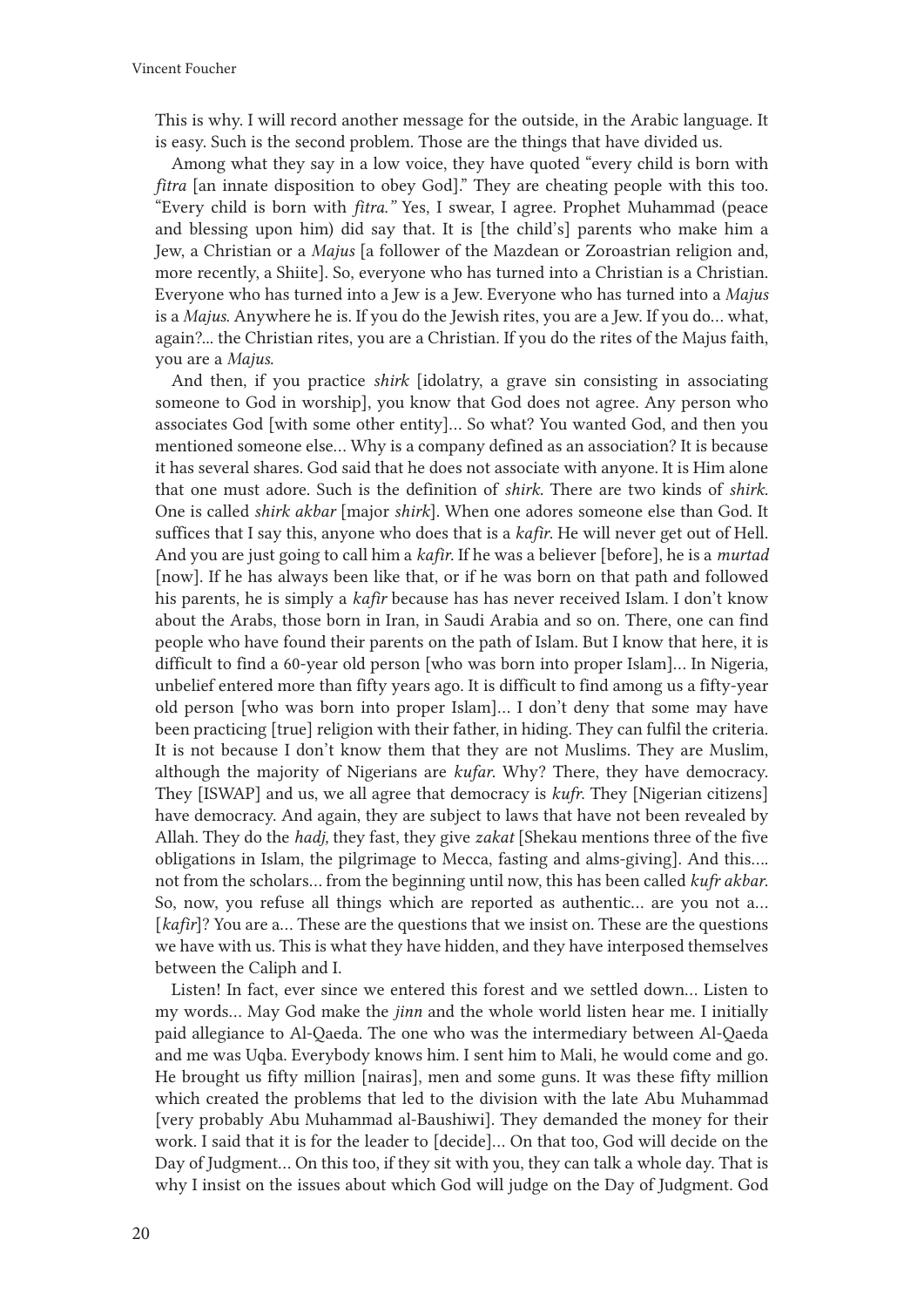will surely judge between us on the Day of Judgment. That is my goal. So, I initially pledged allegiance. That time, Uqba went back to Mali by himself. There is a brother, God is great, he is a *qaid* and he has the faith. From Yemen to Mali, they sent me a letter to tell that Al-Qaeda is in trouble. "Stay true to your faith, dear Abubakar, until God shows you the way." It was Uqba who brought the letter. It was on his way that he was arrested and jailed in the prisons of the Nigerian *kufar* for six months. He almost lost his mind because of the torture. Despite that, he was able to deliver the letter. Later, Uqba died. Such is the history of my pledge to Al-Qaeda. That is one.

Secondly, after getting this information, knowing what had happened to Al-Qaeda and receiving those informations, we remained at peace [with al-Qaeda?] and God opened the doors of victory to us. Then, they [the Islamic State] introduced this matter. They told us "we are well organised and there is a Caliph. He is known to all." Meaning that he is from the tribe of the Prophet [a requirement to claim the title of Caliph], peace and blessing upon him. I said, I swear, "Here is what I did with al-Qaeda before [i.e. I have already pledged to al-Qaeda]. But now, do not say that he is from the tribe of the Caliph [probably a slip of the tongue: Shekau must have meant Prophet]. It is a thing about which we have no proof. If we follow him, he can replace us. If this is what you wish [that Shekau pledge allegiance to al-Baghdadi], let me write letter explaining our doctrine and you send it so the Caliph reads it and understands that we truly are on the right path. If there are errors, he can correct us. Because God and his Messenger recommend that I follow someone based on evidence." They said it was the best thing to do. We wrote the letter. They took it and left it in Chad. They praised me to the Caliph, [saying] I am a good and loyal person. "He does all he does in the right path." They came to tell me that I was praised. He accepted to designate me as his *wali*. So, I said "if I sleep even one night on it, I betray my brothers." So, in the very same night, I pledged allegiance to the Caliph. I admit that this happened between me and them. Then, they introduced this controversial topic. Now, without talking too much, this you can hear thanks to God.

[Now,] the second thing. They should stop thinking I yearn for leadership. I urge them, even if they are not sincere, they should try… Even if they are not sincere, I accept… Even if they are not sincere, so that I hear the voice of the Caliph. What I do is not *kufr*. If they have justifications, they should produce them. Me, I have justifications. If you claim something, you must have justifications and you must bring them forward, and you must be true [to these references]. I beg you, even if they are not sincere. Because I have justifications. If you have been fooled and have pledged allegiance to a Caliph, as unfair as he may be, as long as he is not a *kafir*, you must follow him imperatively. So, even if they are not sincere, that I be allowed [to contact the Caliph]… And see… If they think I yearn for leadership… Whether I will change or not, God will see. I beg you, make an effort, even without sincerity. This is one.

And if my position is fairer, let the Caliph speak. I don't know if he knows or not. That is what I think of the Caliph. Even the first Caliph, Abubakr al-Baghdadi… I swear, I know he does not know. If he knew what I saw, he would not validate that thing and say religion is going to be better. It is impossible for someone who has the *aqida* of *al-wala wal-bara* [a Quranic principle central in jihadi theology, which insists on the need for Muslims to be loyal to other Muslims and disavow nonbelievers]. It is impossible. Impossible in this religion. If he says he does not know, so there is what was done to me.

So, as they say, if I am recognised as *wali*, God is my witness, I want to be removed. I do not want [the position] any more. Let me stay with my bicycle and my family so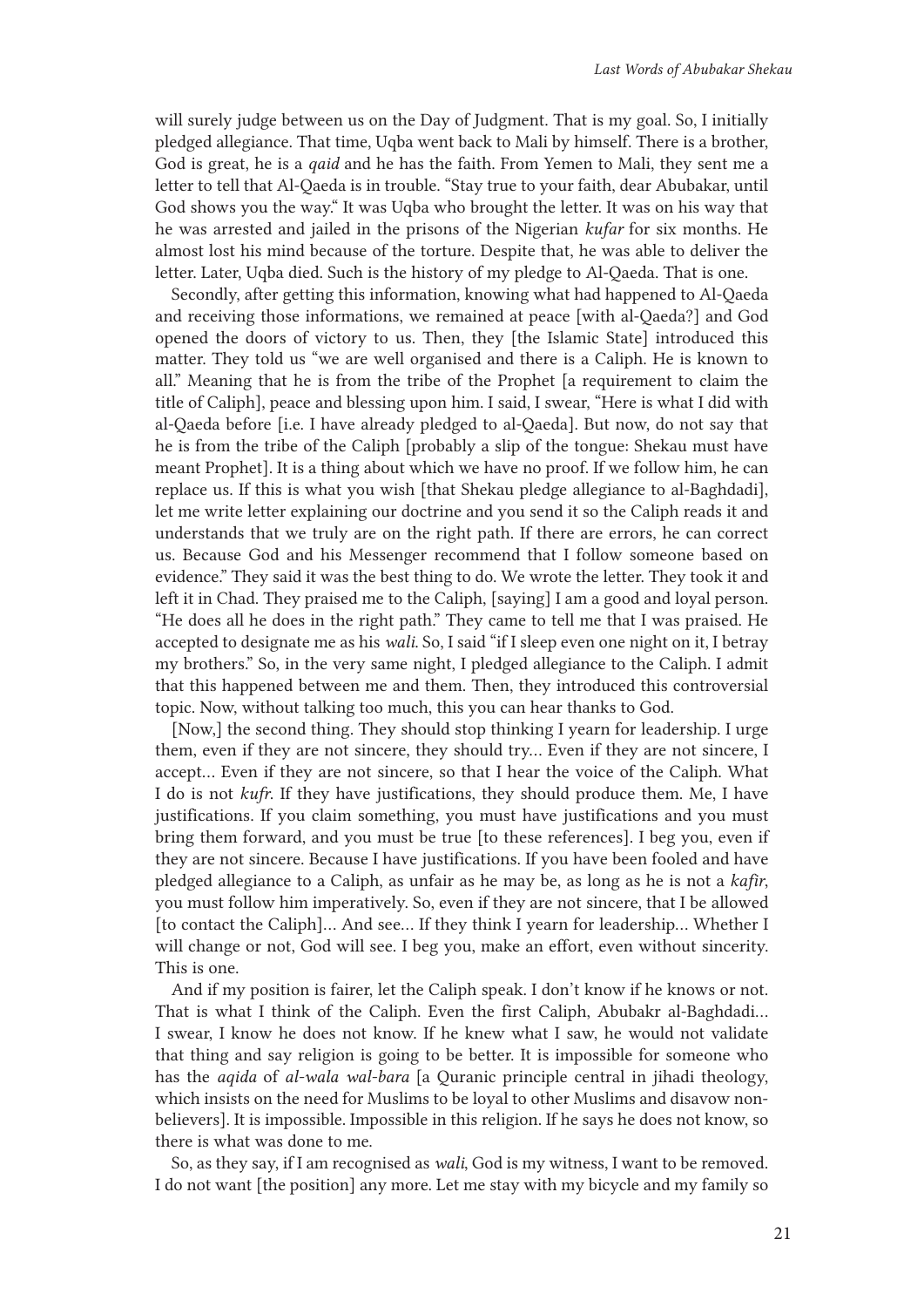I can obtain *al-Jannah* [Paradise]. If we have the same belief, I beg you, this should be done. Now, our problem is about *aqida*. Stop misleading people saying "We are one. We are brothers. We don't harm anyone." That is not the problem. Capturing me is easy too. I swear, that kind of life… I wish God would have me depart from this world. That I go to *al-Jannah* as a martyr. These are our objectives. The poorest in *al-Jannah* has a property seventy times larger than this whole world. Stop pitting people against me. Stop pitting people against me. We are all convinced that we are going to die. This comes first.

Everybody must hear. We know that there is nothing to say about *kufr akbar.*  Whether you are renowned or not, all that is about *kufr akbar*. If someone commits *kufr ashgar*, he is a brother, he is a Muslim. And for all that, *kufr ashgar* is worse than homosexuality for God. And despite all this, we accept that [this person] is a Muslim brother. As far as we are concerned, we have seen that this is a matter of *kufr akbar*  now. They even brought people. They were Arabs. We talked with them in our *markaz* [in Arabic, centre]. Everybody knows. They entered, and we had a disagreement over school. I translated the [Nigerian] national pledge and the national anthem to them… He himself said to me he had never heard it and did not know. One day, that *markaz* [itself] will tell what happened. It will testify in front of God.

All those explanations are given here for those who understand Hausa. If God gives me the opportunity, I will do another one in Arabic for the whole world to hear. And even if I am not able to make it in Arabic, and no matter how blocked the pathways are, this will be transmitted, even by a *jinn*. I have faith in my Maker, for whom I have assembled you, to talk to you today. It is over. They can do anything they want. They can stay alive for a hundred years… There is nothing they can do to me. I am not going to submit to anyone and engage in the path of *kufr akbar*. This is my only concern. If they think I want power or the position of *wali*… Let them say that what I am doing is not *shirk akbar*, based on the justifications contained in the Quran and the Sunna. This is the crux of the problem between them and me.

Even them, they recognise that there is unbelief in certain things in ["modern," Western-style] school… But this current system [the Western-style school] that people are following throughout the world… And they say nothing [against it]… This is impossible because there are divergent points of view. For some, the rule is that the essence of everything is liceity [something is licit if it is not explicitly prohibited by religion]. For others, the rule is that the essence of everything is in prohibition [everything is prohibited unless it is explicitly authorised by religion]. So, as God has said that all that you see is licit, except that whose illiceity you have noticed. So, it is in everything that you can find the illicit ones. I say yes. But now, [in Western-style school], they put them [the licit and the illicit] together so much that they cannot be dissociated. This is what exists [now]. Because today, with this, you cannot do [one cannot study in school without doing illicit things]. In the present time, am I not using Maggi cubes [an example of a product of Western technology]? In the present time, am I not drinking what they have made? It is because it has appeared licit to me, that is why I am doing it. When you study at school, you have to do *kufr akbar*. Nobody can deny that. You have to do *kufr akbar*. It's over. This is…

God willing, as they have come to say: "let us [talk], in the beginning, we were the *qaid* of Shekau." There is even one who is named ibn Kathir. He pretends that I designated him *qaid* in Timbuktu [a jihadi camp in Borno, designated after the eponymous Malian city]. It is this man who is going around and explaining to people: "even I, in the beginning, I was a *qaid* designated by Shekau. We have come to fix things. We will not hurt anyone. You have noticed that we do not touch your property.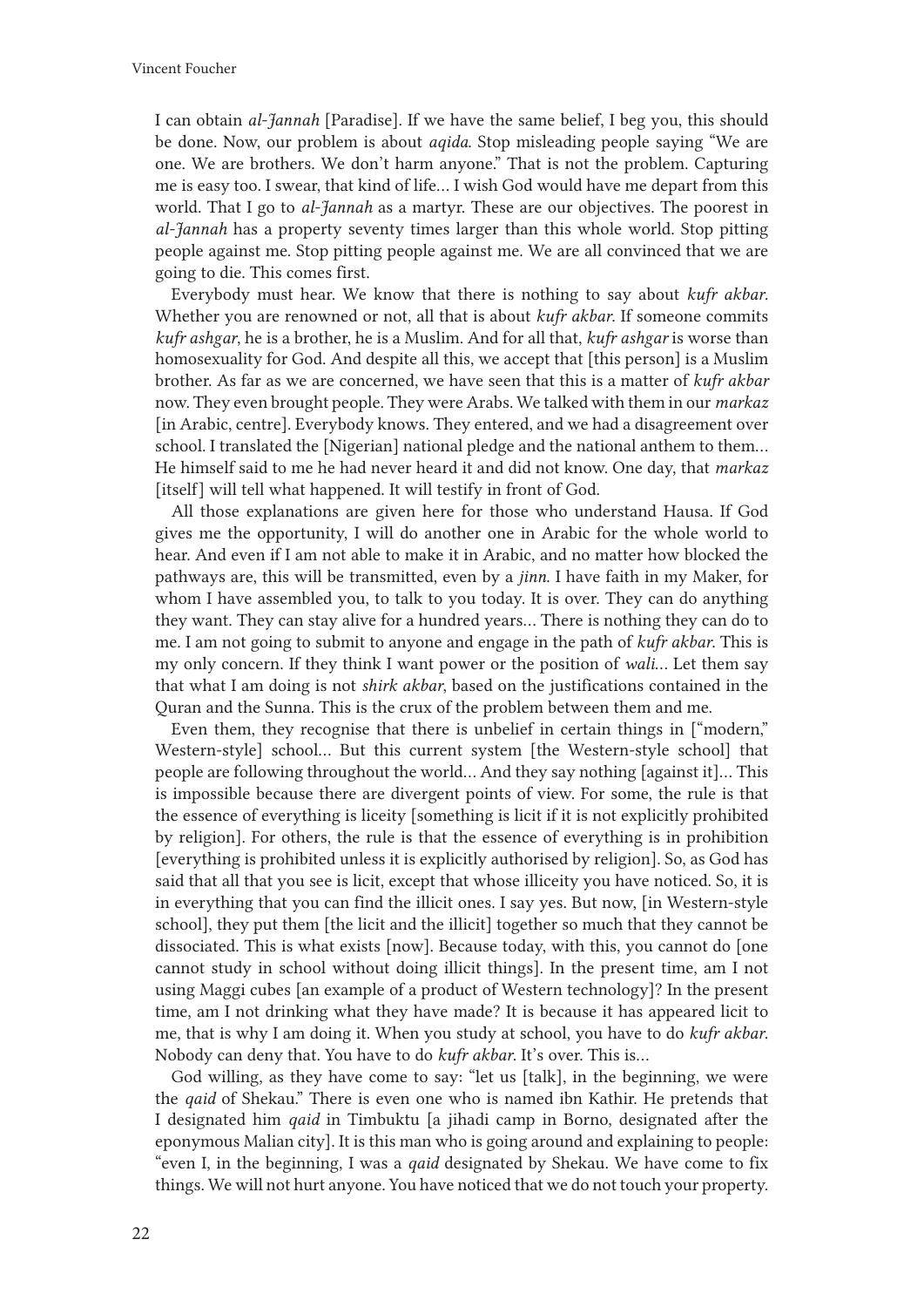If you have surrendered, tell the *mallam* [in Hausa, a person learned matters of religion; in this instance, Shekau] that he is the *wali* of the whole of Africa." How can you acknowledge a *wali* and fight him after that? Does one fight a *wali* if one submits to God? No *wali* should be opposed.

We have only one problem. A slave about whom I talked [Shekau probably meant "the slaves"]. Now, I have female slaves that I have captured. What are they, these ones? They were captured because they are *kufar*. This is one. Secondly, what is surprising is that they are deceiving people and saying that slaves were kept for nothing. We do things [like taking slaves]. If they recognise me as an *amir*, they are done. What happened with our master Ali? With this sinner and with Abu Khalid? That's it? They are three. This servant of God insulted the Prophet. He reneged on his faith. The other amir, in the time of Abu Bakr, killed that servant of God. What was his name? Malik ibn Numaira. It was Abu Khalid who killed him. It was Khalid ibn Walid who killed him. Then he married his wife. I am talking about a disagreement between someone and his *amir*. He married his wife. I swear that this situation put Abu Qutada in a difficult situation. Then, he came to see our master Abu Bakr. He said "There, this man says this [other] one has apostasied. Then he killed him and married his wife. How [is that possible]?" Our master Abu Bakr said "you are under the orders of your *amir*, you work together, and then a problem pushed you to come see me. You are disobedient. Go back. If a battle takes place without you, you will have disobeyed God." He went back quickly. All the battles in the great Syria... With whom did he work? He stayed and fought under the orders of Khalid. This is in the book.

If you, you recognise that I am your *amir*, it is over. If I have committed an injustice, you can only report to my Caliph. You should not fight me, or betray me, or… you see? From the start, they deceived me and led me to pledge allegiance to the Caliph. I have said "even if you ahave been deceived, if you pledge allegiance to someone who has the faith of *tawhid* [unicity (of God), a key tenet of Islam, which can by extension designate Islam itself], do not worry. You have to submit. This is the path of God." That is why I came out to explain to people: "I submit." And I have stayed [loyal]. Until today. And then, you say that I do this and that. You have not relied on any justification for this. If only what you reproach me with was about *kabair* [major sins], *ahkam* [rulings] or *ibaadaat* [worship], then I am a sinner since it is *kufr bawaahan* [open disbelief]. Or you deny that you ever said that. But this is part of your creed too. It is over. If you are right, I will change my position, even if it is me alone [and others refuse to follow me]. It is over. The day when I see a justification coming from God, that is all. And so, I found a justification to follow. Even me alone, if you say that this thing [Western-style school] is not *kufr*… [I will know that] you have changed. From now until the last day, I will follow my religion. If someone thinks he can do anything about this, he should change this. Or someone should translate [what I have said] to see if I care for the position of *wali* or if I want to practice my religion and die. God will interpret me [Shekau probably meant God will judge me]. God is a witness even when there is no one. May the peace and blessing of God be upon the Messenger of God. Praise be to God, master of the Universe.

These are the explanations they circulate to deceive ignorant people. So, dear brothers, if you have the opportunity, give this [recording] even to women so they listen to it. Even they, if there is a way, they should hear. I accept. That this recording be sent to them. If one wants to defeat me with words, here they are. If I have committed an injustice, let them be heard. If it is not that, they should do whatever they can. They should upturn the earth and the sky. They cannot fool me. God is here,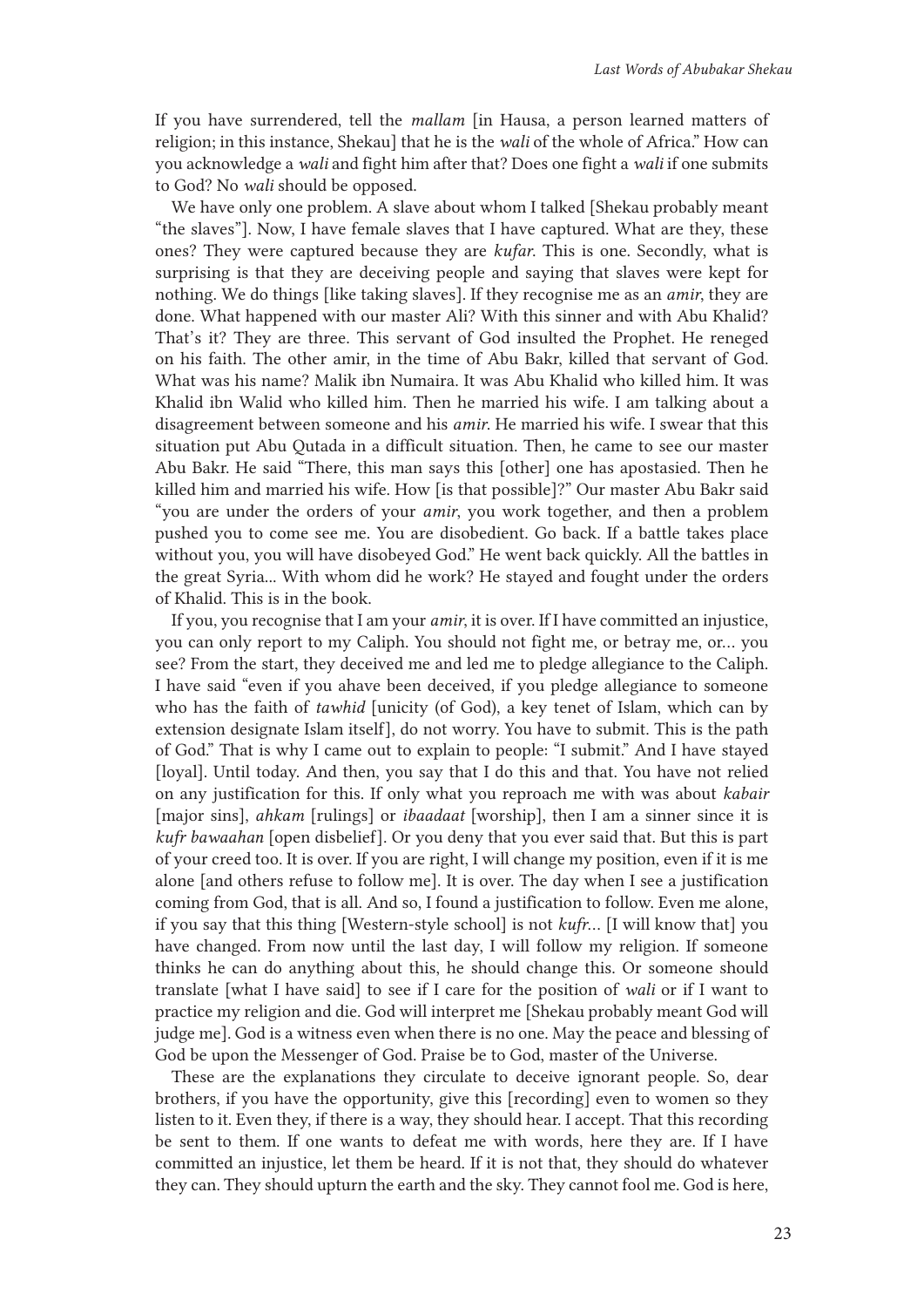they cannot do anything. It is difficult for this [ISWAP defeating Shekau] to happen. It is difficult for this to happen. It is Him who can order grass to grow, and then it grows. And yet believers do not believe in that. I cannot be deceived. Simply bring on the justifications. I cannot accept to be deceived. May peace and blessing be upon the Envoy of God. Blessing to God, Master of the Uniiverse. I am Abu Muhammad Abubakar bin Muhammad Shekawi, the *imam* of *Jamā'at Ahl al-Sunna li-Da'wa wal-Jihād.* I have prepared this speech in the month of Shawwal, year 1442 of the Hijra. Today is, God willing… today is Monday, is it not? We are Tuesday today.

#### List of interviews $33$

Abba, former member of Boko Haram. Phone interview, September 16, 2021. Abubakar, former member of Boko Haram. Interview, Maiduguri, October 23, 2018.

Adam, former member of Boko Haram. Interview, Maiduguri, March 2, 2020.

- Ali, former member of Boko Haram. Phone interviews, November 24, 2020, December 4, 2020 & September 8, 2021.
- Aliyu, former member of Boko Haram. Maiduguri, 1 March 2020.
- Baba, former member of Boko Haram. Phone interview, September 16, 2021.

Bana, former member of Boko Haram. Interviews, Maiduguri, November 29, 2019, December 2, 2019 & February 29, 2020; phone interviews, January 29, 2020 & September 20, 2020.

Cissé, Malian journalist. Phone interview, May 29, 2021.

Hassan, former member of Boko Haram. Phone interview, October 18, 2021.

- Ibrahim, former member of Boko Haram. Phone interview, January 26, 2021.
- Khadija, relative of Muhammad Yusuf. Interview, Maiduguri, March 2, 2020; phone interview, January 9, 2021.

Kyari, former member of Boko Haram. Interview, Maiduguri, December 2, 2019.

Kolo, former member of Boko Haram. Interviews, Maiduguri, December 2, 2019 & February 29, 2020.

Musa, former member of Boko Haram. Phone interview, August 31, 2021.

Suleiman, former member of Boko Haram. Interview, Maiduguri, March 5 & 6, 2020. Usman, former member of the Boko Haram. Phone interview, October 4, 2021.

### Bibliography

Abdullahi, Murtala. 2021. "'How We Got Money, Weapons from Al-Qaeda,' Shekau Reveals in Last Audio." *Humangle*, 26 May. [https://humanglemedia.com/how-we](https://humanglemedia.com/how-we-got-money-weapons-from-al-qaeda-shekau-reveals-in-last-audio/)[got-money-weapons-from-al-qaeda-shekau-reveals-in-last-audio/](https://humanglemedia.com/how-we-got-money-weapons-from-al-qaeda-shekau-reveals-in-last-audio/) [\[archive](https://web.archive.org/web/20211123154853/https:/humanglemedia.com/how-we-got-money-weapons-from-al-qaeda-shekau-reveals-in-last-audio/)].

Agence France Presse. 2021. "Nigeria Jihadist Infighting Kills Scores in Lake Chad." *Agence France Press*, 28 September. [[Archive, France 24.](https://web.archive.org/web/20211029052607/https:/www.france24.com/en/live-news/20210928-nigeria-jihadist-infighting-kills-scores-in-lake-chad)]

Al-Lami, Mina. 2018. "Analysis: How Boko Haram is Ripping off Islamic State Branding." *BBC Monitoring*, 14 November.

<https://monitoring.bbc.co.uk/product/c200exu9> [\[archive](https://web.archive.org/web/20190904045313/https:/monitoring.bbc.co.uk/product/c200exu9)].

Al-Tamimi, Aymenn Jawad. 2018. "The Islamic State West Africa Province vs. Abu Bakr Shekau: Full Text, Translation and Analysis." *aymennjawad.org*, 5 August. [https://www.aymennjawad.org/21467/the-islamic-state-west-africa-province-vs](https://www.aymennjawad.org/21467/the-islamic-state-west-africa-province-vs-abu)[abu](https://www.aymennjawad.org/21467/the-islamic-state-west-africa-province-vs-abu) [\[archive](https://web.archive.org/web/20211027215856/http:/www.aymennjawad.org/21467/the-islamic-state-west-africa-province-vs-abu)].

Al-Tamimi, Aymenn Jawad. 2021. "Report in Islamic State's al-Naba' Newsletter on Destroying Abu Bakr Shekau's Group." *aymennjawad.org*, 2 July.

<sup>33.</sup> I have attributed all interviewees mentioned here pseudonyms.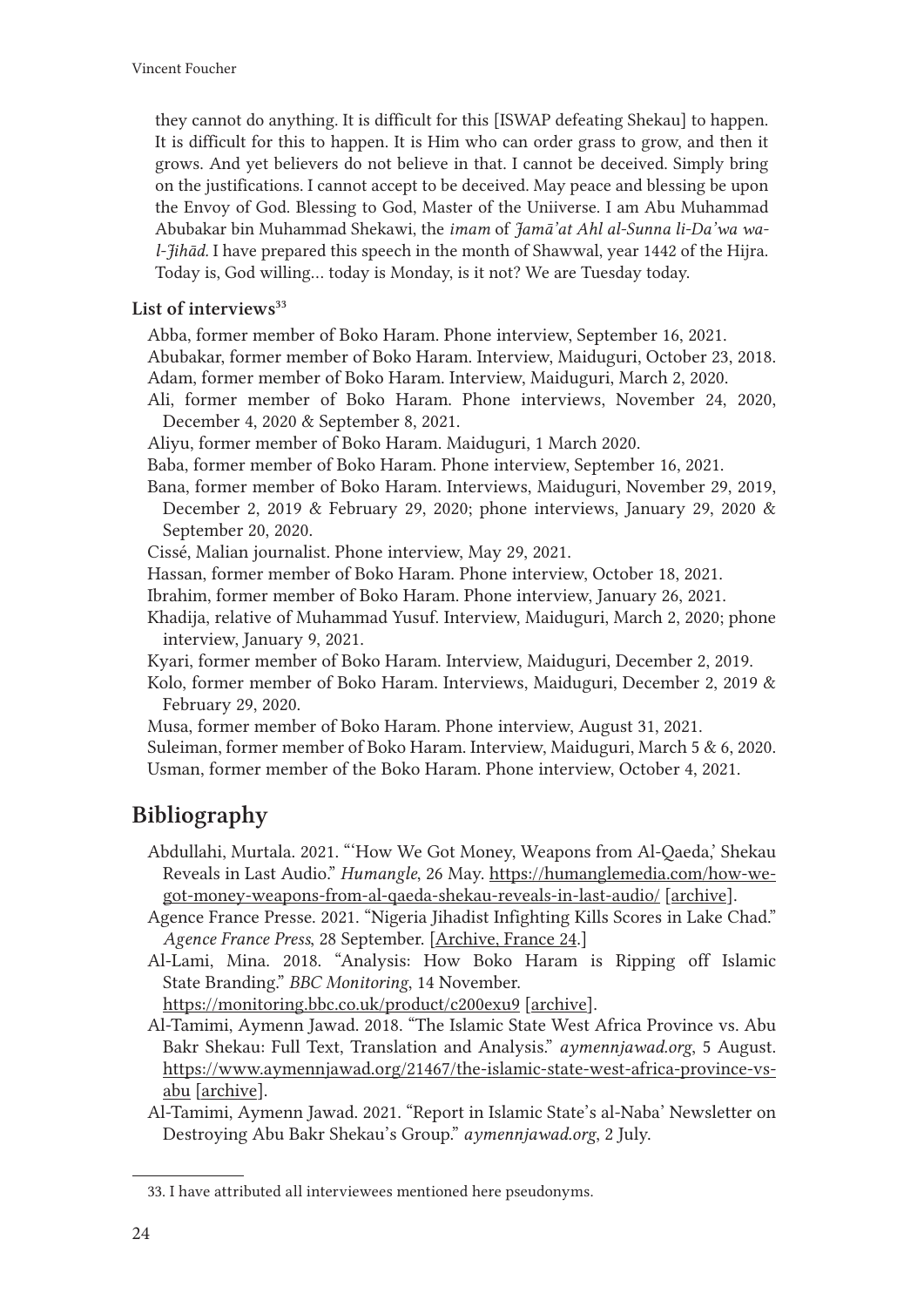[http://www.aymennjawad.org/2021/07/report-in-islamic-state-al-naba](http://www.aymennjawad.org/2021/07/report-in-islamic-state-al-naba-newsletter-on)[newsletter-on](http://www.aymennjawad.org/2021/07/report-in-islamic-state-al-naba-newsletter-on) [\[archive](https://web.archive.org/web/20210924211353/http:/www.aymennjawad.org/2021/07/report-in-islamic-state-al-naba-newsletter-on)].

- Anyadike, Obi. 2021. "Quit while You're Ahead: Why Boko Haram Fighters are Surrendering." *The New Humanitarian*, 12 August.
- [https://www.thenewhumanitarian.org/analysis/2021/8/12/why-boko-haram](https://www.thenewhumanitarian.org/analysis/2021/8/12/why-boko-haram-fighters-are-surrendering)[fighters-are-surrendering](https://www.thenewhumanitarian.org/analysis/2021/8/12/why-boko-haram-fighters-are-surrendering) [[archive](https://web.archive.org/web/20211015162532/https:/www.thenewhumanitarian.org/analysis/2021/8/12/why-boko-haram-fighters-are-surrendering)].
- Apard, Élodie. "Boko Haram, le jihad en vidéo." *Politique africaine*, no. 138 : 135–162. <https://doi.org/10.3917/polaf.138.0135>.
- Assiatou, and Mina Kaci. 2016. *Enlevée par Boko Haram*. Neuilly-sur-Seine : Michel Lafon.
- Cohen, Corentin. 2015. "Boko Haram, une impossible sociologie politique ?" *Afrique contemporaine*, no. 255: 75–92. <https://doi.org/10.3917/afco.255.0075>. English translation: "Boko Haram and the Impossible Political Sociology of an Armed Group: Catalysing Armed Violence Region-wide."

<https://www.cairn-int.info/journal-afrique-contemporaine-2015-3-page-71.htm>.

- Bayart, Jean-François. 2000. "Africa in the World: A History of Extraversion." *African Affairs* 99 (395): 217–267. <https://doi.org/10.1093/afraf/99.395.217>.
- Brigaglia, Andrea. 2018. "'Slicing off the Tumour': The History of Global Jihad in Nigeria, as Narrated by the Islamic State." *CCI Occasional Papers* 1. [http://www.](http://www.politicsandreligionjournal.com/index.php/prj/article/view/315/331) [politicsandreligionjournal.com/index.php/prj/article/view/315/331](http://www.politicsandreligionjournal.com/index.php/prj/article/view/315/331) [[archive](https://web.archive.org/web/20200725003551/http:/www.politicsandreligionjournal.com/index.php/prj/article/download/315/331/)].
- Brigaglia, Andrea and Alessio Iocchi. 2020. "Entangled Incidents: Nigeria in the Global War on Terror (1994–2009)." *African Conflict and Peacebuilding Review* 10 (2): 10–42.<https://doi.org/10.2979/africonfpeacrevi.10.2.02>.
- British Broadcasting Corporation. "Nigeria Says Iswap Leader Abu Musab al-Barnawi Is Dead." *BBC News*, 14 October.

<https://www.bbc.com/news/world-africa-58576635> [\[archive](https://web.archive.org/web/20211019062727/https:/www.bbc.com/news/world-africa-58576635)].

Bukarti, Audu Bulama. 2020. "The Origins of Boko Haram—And why it Matters." Hudson Institute, 13 January. [https://www.hudson.org/research/15608-the](https://www.hudson.org/research/15608-the-origins-of-boko-haram-and-why-it-matters)[origins-of-boko-haram-and-why-it-matters](https://www.hudson.org/research/15608-the-origins-of-boko-haram-and-why-it-matters) [[archive](https://web.archive.org/web/20211019084601/https:/www.hudson.org/research/15608-the-origins-of-boko-haram-and-why-it-matters)].

Debos, Marielle. 2016. *Living by the Gun in Chad*. London: Zed Books.

- Dele-Adedeji, Ini. 2021. "Scarcity in the Study of Boko Haram in Nigeria: Notes from the Field (2013-2016)." *Sources. Materials & Fieldwork in African Studies*, no. 2: 201–220. <https://halshs.archives-ouvertes.fr/SOURCES/halshs-03095874>.
- Duffield, Mark. 2010. "Risk-Management and the Fortified Aid Compound: Everyday Life in Post-Interventionary Society." *Journal of Intervention and Statebuilding* 4, no. 4: 453–474.<https://doi.org/10.1080/17502971003700993>.
- Duffield, Mark. 2014. "From Immersion to Simulation: Remote Methodologies and the Decline of Area Studies." *Review of African Political Economy* 41 (1): 75–94. <https://doi.org/10.1080/03056244.2014.976366>.
- Equal Access. 2018. "'We Were Changing the World.' Radicalization and Empowerment among Young People Associated with Armed Opposition Groups in Northeast Nigeria." Equal Access International, October. [https://www.equalaccess.](https://www.equalaccess.org/resources/we-were-changing-the-world-examining-radicalization-and-empowerment-among-young-people-associated-with-armed-opposition-groups-in-northeast-nigeria/) [org/resources/we-were-changing-the-world-examining-radicalization-and](https://www.equalaccess.org/resources/we-were-changing-the-world-examining-radicalization-and-empowerment-among-young-people-associated-with-armed-opposition-groups-in-northeast-nigeria/)[empowerment-among-young-people-associated-with-armed-opposition-groups](https://www.equalaccess.org/resources/we-were-changing-the-world-examining-radicalization-and-empowerment-among-young-people-associated-with-armed-opposition-groups-in-northeast-nigeria/)[in-northeast-nigeria/](https://www.equalaccess.org/resources/we-were-changing-the-world-examining-radicalization-and-empowerment-among-young-people-associated-with-armed-opposition-groups-in-northeast-nigeria/) [[archive](https://web.archive.org/web/20210126143849/https:/www.equalaccess.org/resources/we-were-changing-the-world-examining-radicalization-and-empowerment-among-young-people-associated-with-armed-opposition-groups-in-northeast-nigeria/)].
- Foucher, Vincent. 2020. "Islamic State Franchises in Africa: Lessons from Lake Chad." International Crisis Group, 29 October. [https://www.crisisgroup.org/africa/west](https://www.crisisgroup.org/africa/west-africa/nigeria/islamic-state-franchises-africa-lessons-lake-chad)[africa/nigeria/islamic-state-franchises-africa-lessons-lake-chad](https://www.crisisgroup.org/africa/west-africa/nigeria/islamic-state-franchises-africa-lessons-lake-chad) [[archive](https://web.archive.org/web/20211119095325/https:/www.crisisgroup.org/africa/west-africa/nigeria/islamic-state-franchises-africa-lessons-lake-chad)].
- Foucher, Vincent. 2021. "Pourquoi on ne devrait plus parler de 'Boko Haram.'" *Afrique XXI*, 9 September. <https://afriquexxi.info/article4847.html> [[archive](https://web.archive.org/web/20211123165121/https:/afriquexxi.info/article4847.html)].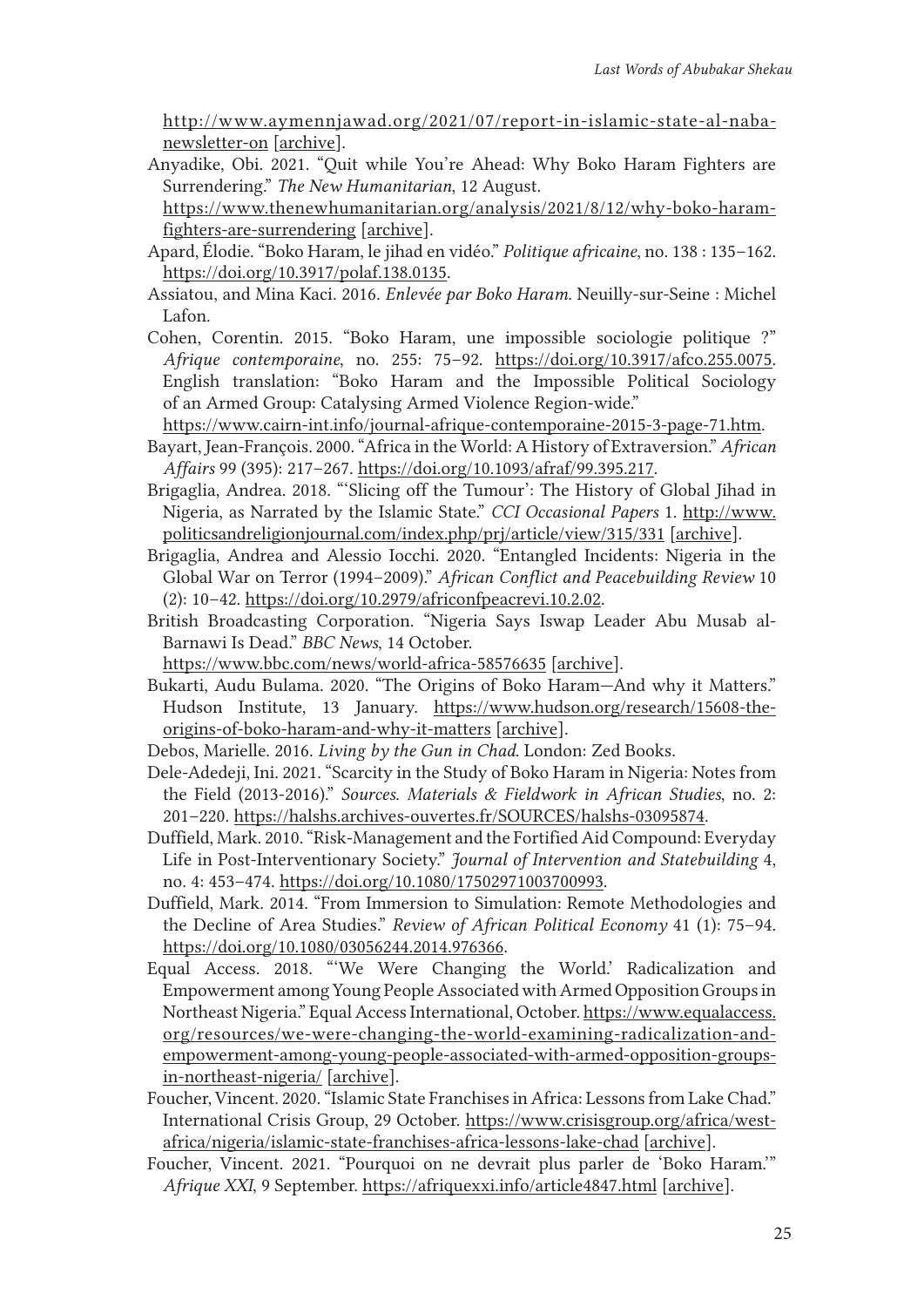- Guidère, Mathieu. 2011. "Al-Qaïda au Maghreb islamique : le tournant des révolutions arabes." *Maghreb-Machrek*, no. 208: 59–73.<https://doi.org/10.3917/machr.208.0059>.
- Higazi, Adam. 2015. "Mobilisation into and against Boko Haram in North-East Nigeria." In *Collective Mobilisations in Africa*, edited by Kadya Tall, Marie-Emmanuelle Pommerolle, and Michel Cahen, 305–358. Leiden: Brill. [https://doi.org/10.1163/9789004300002\\_014](https://doi.org/10.1163/9789004300002_014).
- Higazi, Adam, Brandon Kendhammer, Kyari Mohammed, Marc-Antoine Pérouse de Montclos, and Alex Thurston. 2018. "A Response to Jacob Zenn on Boko Haram and al-Qa'ida." *Perspectives on Terrorism* 12, no. 2: 174–190.

<https://hdl.handle.net/11245.1/67b128ca-cd10-4381-b7d4-c0a9c71c1d90>.

- Hinshaw, Drew, and Joe Parkinson, 2021. *Bring Back our Girls. The Astonishing Survival and Rescue of Nigeria's Missing Schoolgirls*. London: Swift.
- Kassim, Abdulbasit and Michael Nwankpa. 2018, *The Boko Haram Reader. From Nigerian Preachers to the Islamic State*. London: Hurst.
- Kendhammer, Brandon, and Carmen McCain. 2018. *Boko Haram*. Athens: Ohio University Press.
- Köhler, Florian. 2021. "Pastoralists and the State… and 'Islamic State' on Eastern Niger's Frontier: Between Evasion and Engagement." *Nomadic Peoples* 25 (1): 59– 79. <https://doi.org/10.3197/np.2021.250104>.
- Matfess, Hillary. 2017. *Women and the War on Boko Haram: Wives, Weapons, Witnesses.* London: Zed Books.
- Mohammed, Kyari. 2014. "The Message and Methods of Boko Haram." In *Boko Haram: Islamism, Politics, Security and the State in Nigeria*, edited by Marc-Antoine Pérouse de Montclos, 9–32. Ibadan: IFRA-Nigeria. <https://doi.org/10.4000/books.ifra.1703>.
- Mohammed, Kyari. 2018. "The Origins of Boko Haram." In *The Oxford Handbook of Nigerian Politics*, edited by A. Carl LeVan and Patrick Ukata, 583–604. Oxford: Oxford University Press.<https://doi.org/10.1093/oxfordhb/9780198804307.013.42>.
- Mercy Corps. 2016. "'Motivations and Empty Promises.' Voices of Former Boko Haram Combatants and Nigerian Youth." April.

<https://www.mercycorps.org/research-resources/boko-haram-nigerian> [\[archive](https://web.archive.org/web/20210722060257/https:/www.mercycorps.org/research-resources/boko-haram-nigerian)].

Mustapha, Abdul Raufu. 2014. "Understanding Boko Haram." In *Sects and Social Disorder. Muslim Identities and Conflict in Northern Nigeria*, edited by Abdul Raufu Mustapha, 147–198. London: James Currey.

<http://www.jstor.org/stable/10.7722/j.ctt9qdmf9.13>.

- Pearson, Elizabeth, and Jacob Zenn. 2021. "Boko Haram, the Islamic State, and the Surge in Female Abductions in Southeastern Niger." ICCT Research Paper, 5 February. [https://icct.nl/publication/boko-haram-the-islamic-state-and-the](https://icct.nl/publication/boko-haram-the-islamic-state-and-the-surge-in-female-abductions-in-southeastern-niger/)[surge-in-female-abductions-in-southeastern-niger/](https://icct.nl/publication/boko-haram-the-islamic-state-and-the-surge-in-female-abductions-in-southeastern-niger/) [[archive](https://web.archive.org/web/20211105132725/https:/icct.nl/publication/boko-haram-the-islamic-state-and-the-surge-in-female-abductions-in-southeastern-niger/)].
- Pérouse de Montclos, Marc-Antoine. 2015. "Du Nigeria au Maghreb : le chaînon manquant entre Boko Haram et Al-Qaïda." *Maghreb Machrek*, no. 222 : 111–122. <https://doi.org/10.3917/machr.222.0109>.
- Pérouse de Montclos, Marc-Antoine. 2016. "A Sectarian Jihad in Nigeria: The Case of Boko Haram." *Small Wars & Insurgencies* 27 (5): 878–895. <https://doi.org/10.1080/09592318.2016.1208286>.
- Pérouse de Montclos, Marc-Antoine. 2018. "Djihad et vidéos de propagande : le cas Boko Haram." *Politique étrangère* 2018 (3): 171–183. <https://doi.org/10.3917/pe.183.0171>.
- Samuel, Malik, Remadji Hoinathy and Régis Zambo. 2021. "Governments in the Lake Chad Basin Region Should Use the Ongoing Departures to Cripple the Violent